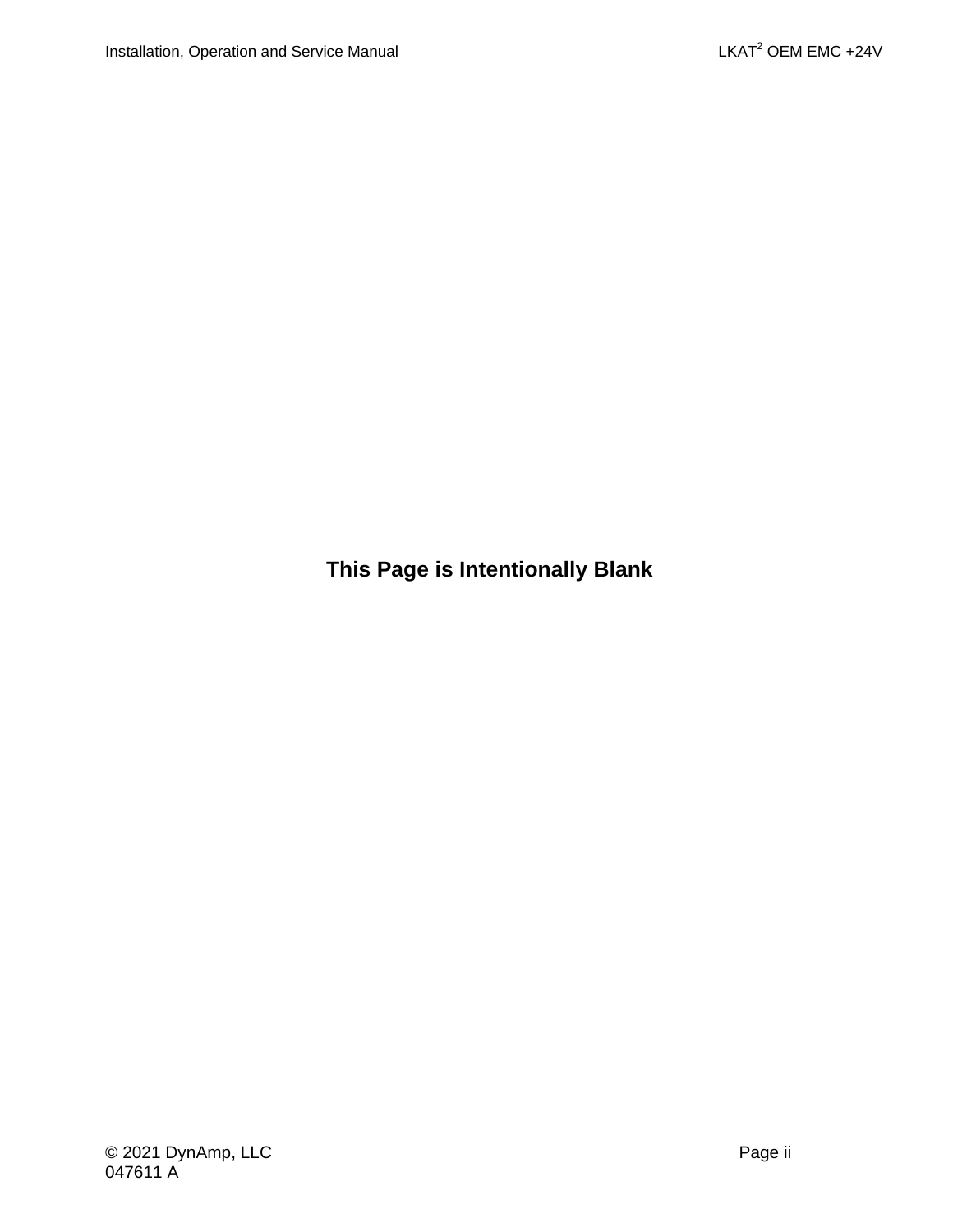#### <span id="page-2-0"></span>**DYNAMP, LLC WARRANTY**

Items and components manufactured by DynAmp, LLC for permanent installation are warranted to be free from defects in material and workmanship for a period of two (2) years from the date of shipment.

Items and components manufactured by DynAmp, LLC for portable and temporary use in more than one location are warranted to be free from defects in material and workmanship for a period of eighteen (18) months from the date of shipment.

Extended warranties may be available for purchase for some products. Extended warranties are provided on a serial number by serial number basis as noted on DynAmp's original invoice and/or packing list.

Items and components not manufactured and resold by DynAmp, LLC are warranted by their manufacturer.

Warranty repair shall be, at DynAmp's option, in the form of repair or replacement of the defective items or components. Concerning warranty repairs, DynAmp, LLC will be responsible for DynAmp provided time, material and transportation costs (shipping or travel). Actual method of warranty repair / correction will be determined by DynAmp, LLC at DynAmp's sole option. Such warranty repair shall constitute a fulfillment of all DynAmp, LLC liabilities in respect to said items and components. In no event shall DynAmp, LLC be liable for consequential damages.

Information in this document is subject to change without notice.

© 2019, 2021 DynAmp, LLC. All rights reserved.

Reproduction in any manner whatsoever for purposes other than installation, operation, or service by the purchaser or end user without the written permission of DynAmp, LLC is strictly forbidden.

This manual is part of the complete set of product documentation that includes installation, operation, and service instructions, drawings and test results. Users should evaluate the information in the context of the complete set of product documentation and their particular applications. DynAmp, LLC assumes no liability for any incidental, indirect, or consequential damages arising from the use of this documentation.

While all information presented is believed to be reliable and in accordance with accepted engineering practices, DynAmp, LLC makes no warranties as to the completeness of the information.

All trademarks used in association with  $LKAT<sup>2</sup>$  are trademarks of DynAmp, LLC.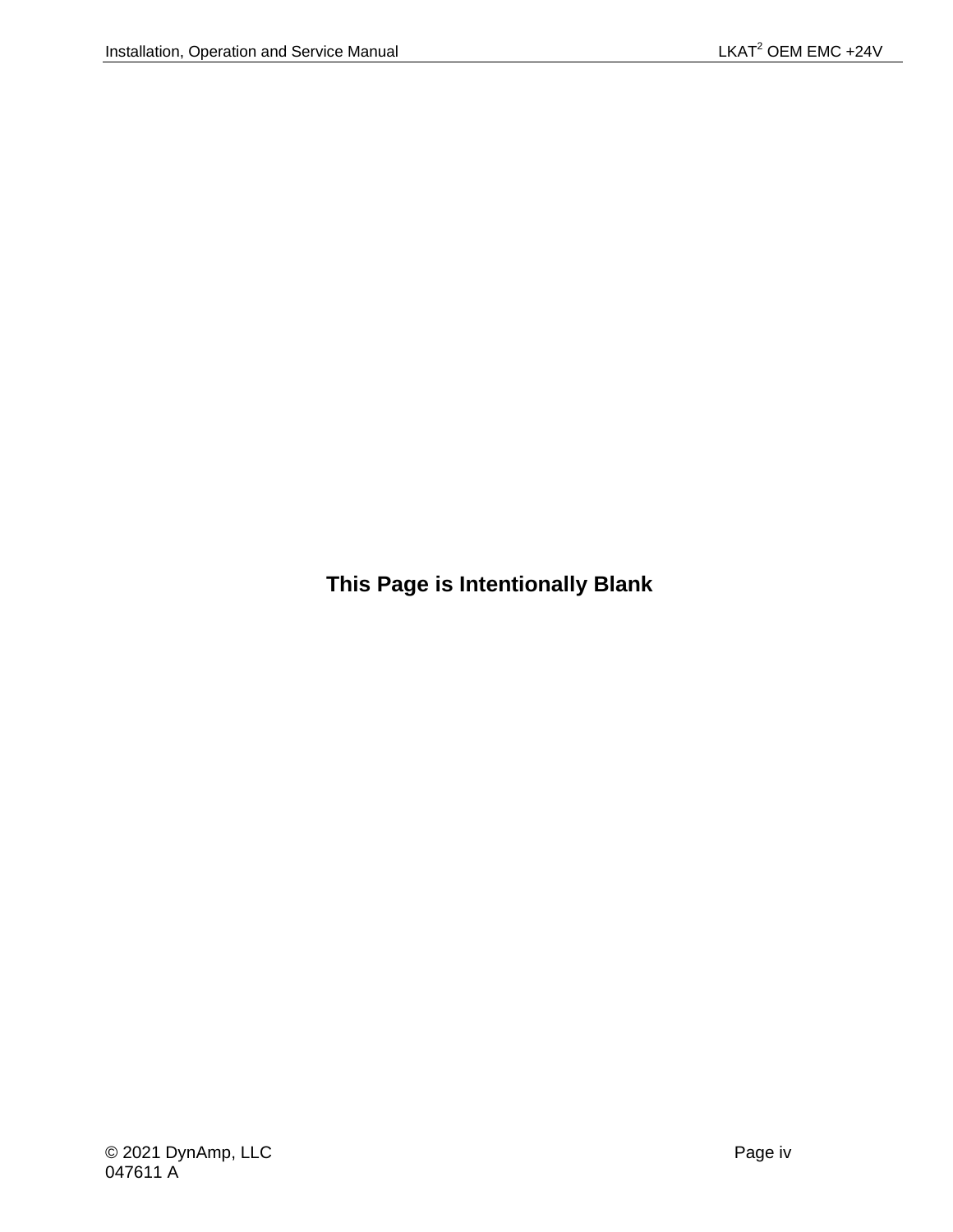<span id="page-4-0"></span>

| <b>TABLE OF CONTENTS</b>                             |      |
|------------------------------------------------------|------|
| Paragraph<br>Title                                   | Page |
|                                                      |      |
|                                                      |      |
|                                                      |      |
|                                                      |      |
|                                                      |      |
|                                                      |      |
|                                                      |      |
| 2.1<br>2.2<br>2.3<br>2.4<br>2.5                      |      |
|                                                      |      |
| 4.1<br>4.2<br>4.3<br>4.4<br>4.5<br>4.6               |      |
| 5.1<br>5.2<br>5.3<br>5.4<br>5.6<br>5.7<br>5.8<br>5.9 |      |
| 6.1<br>6.2<br>6.3                                    |      |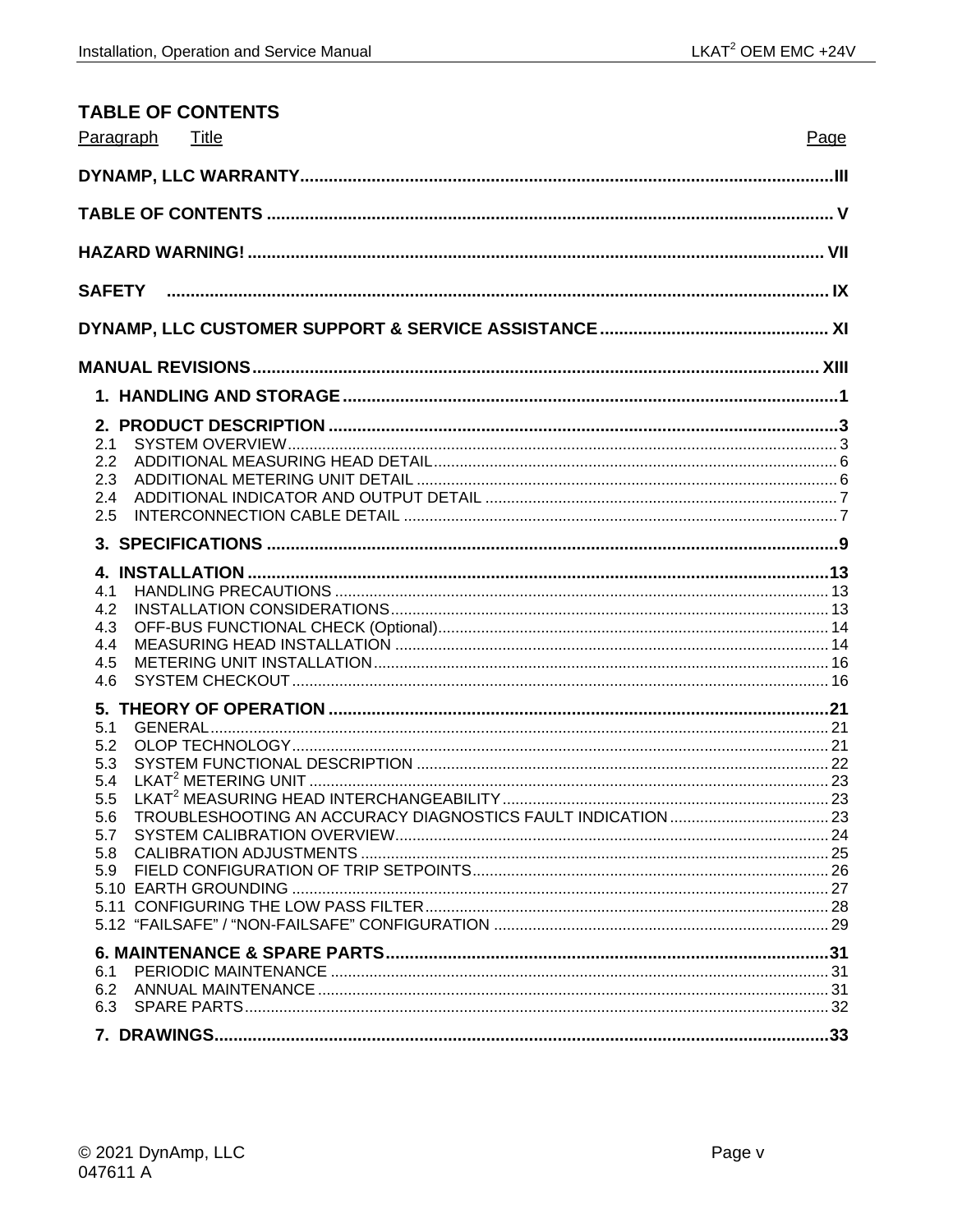#### **FIGURES, FORMS & TABLES \_\_\_\_\_\_\_\_\_\_\_\_\_\_\_\_\_\_\_\_\_\_\_\_\_\_\_\_\_\_\_\_\_\_\_\_\_\_\_\_\_\_\_\_\_\_\_\_\_\_\_\_\_\_\_**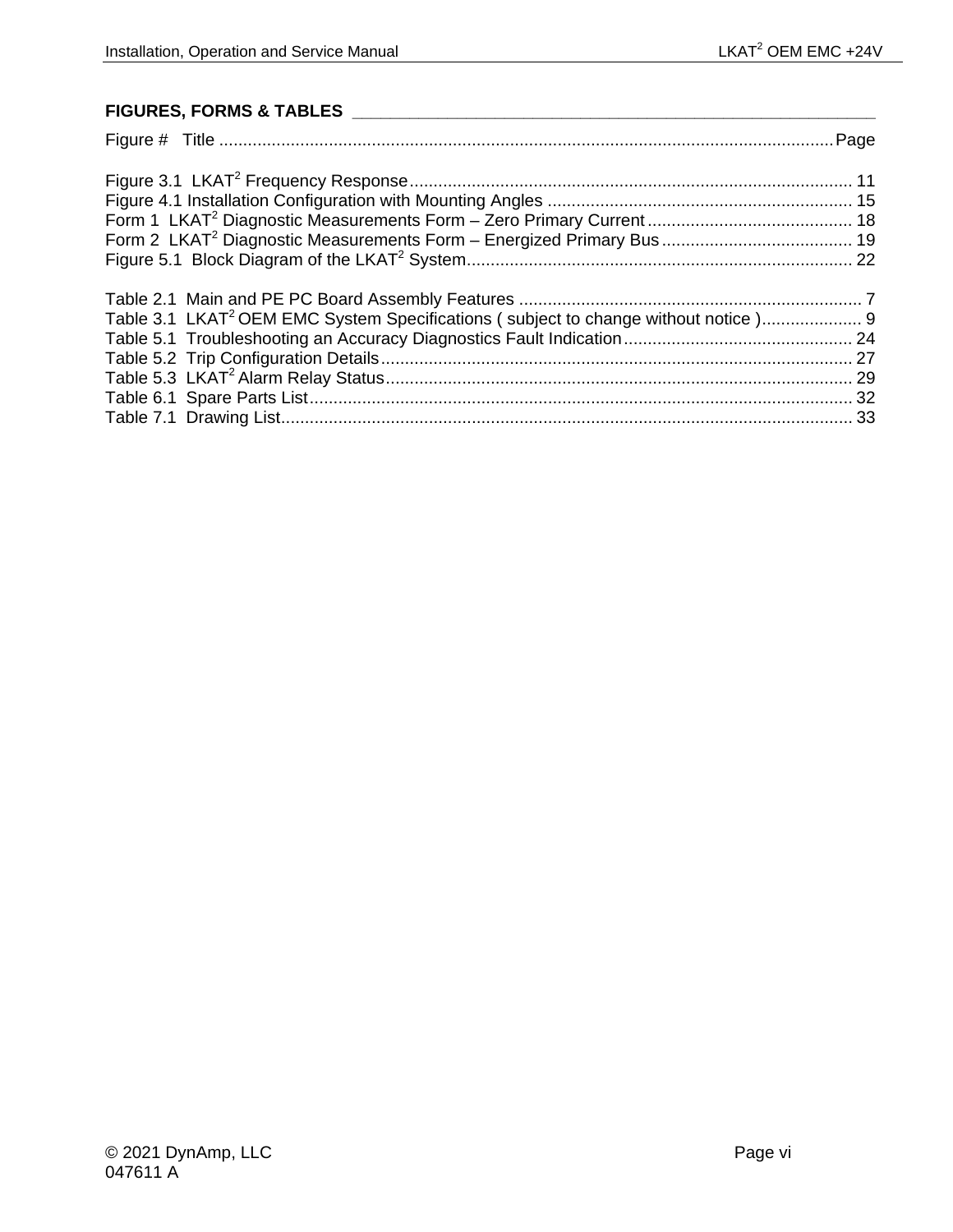#### <span id="page-6-0"></span>**HAZARD WARNING!**



**GENERAL**

All installation, maintenance and service must be performed by qualified technicians who are familiar with the warnings and instructions of this manual.

Use of the equipment in a manner not specified by the manufacturer can impair the protection provided within.

Only authorized personnel or technicians should be allowed to open and service the unit.

Disconnect power to the system before servicing.

DynAmp, LLC does not assume liability for the customer's failure to comply with the rules and requirements provided in this manual.



**HAZARDOUS VOLTAGE**



**INSTALLATION**

#### **Symbol Identification:**

This equipment is designed to be connected to hazardous electric voltages. Ignoring the installation precautions and warnings can result in severe personal injury or equipment damage.

To avoid the risk of electrical shock or fire, the safety instructions and guidelines in this manual must be followed. The electrical specifications must not be exceeded and the unit must be installed according to directions provided.

This equipment is intended for indoor use. It should be mounted in a wellventilated area, away from high heat, dust, and corrosive atmosphere. The ambient temperature must not exceed specified limits.

For mounting considerations that fall outside the recommended specifications provided in this manual, the factory should be contacted for approval.

This unit is rated for installation category II and pollution degree 2.

General definitions of safety symbols used on equipment and manual.



Caution/Warning: Refer to accompanying documents for instructions.

© 2021 DynAmp, LLC **Page vii** and the set of the set of the set of the set of the set of the set of the set of the set of the set of the set of the set of the set of the set of the set of the set of the set of the set of t 047611 A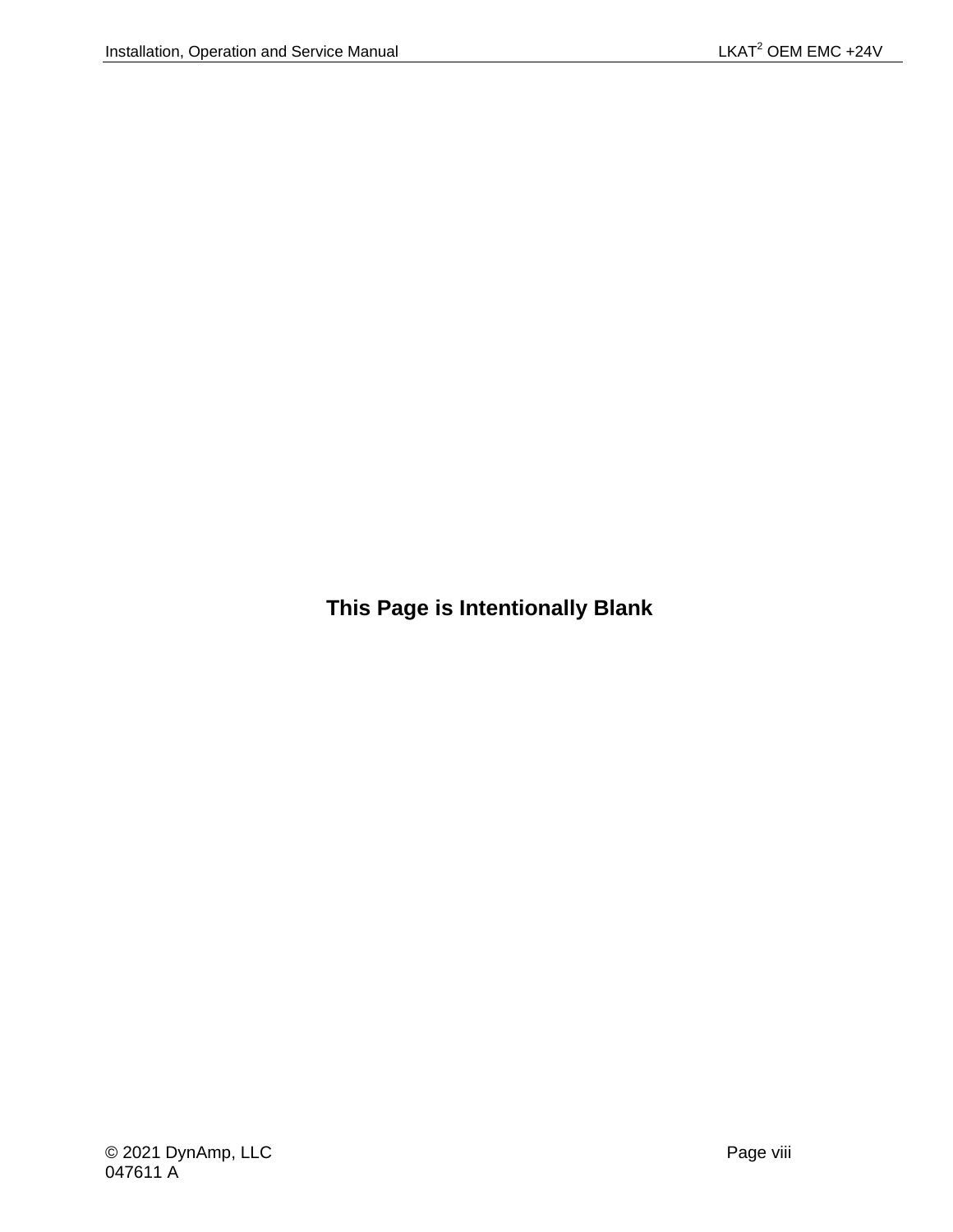#### <span id="page-8-0"></span>**SAFETY**

The Measuring Head is designed to be installed on high voltage bus bars. All interconnection cables must be safely routed away from bus bars and high voltages. Do not allow any interconnection cable to contact bus bars or high voltages.

Ignoring the installation precautions and warnings can result in severe personal injury or equipment damage. The following are general guidelines to be followed during installation, operation and service of the Metering Unit and Measuring Head.

- All installation, maintenance and service must be performed by qualified technicians who are familiar with the warnings and instructions of this manual.
- Always follow all local and plant safety procedures.
- The cover must remain secured at all times during operation to ensure safety of personnel. Only authorized personnel or technicians should be allowed to open and service the unit.
- Units are not intrinsically safe. Do not place in explosive atmospheres.
- Service must be performed by qualified technicians only. If use of an oscilloscope becomes necessary during servicing, the scope must be floating and ungrounded or differential probe(s) must be used. The Metering Unit is isolated from the mains via the power transformers. If a grounded scope is used, a hazardous condition is created since current will flow through the probe to ground.
- Use of the equipment in a manner not specified by the manufacturer can impair the protection provided within.
- If a binding screw is used for the mains earth connection, the binding screw must be size M4 (No. 6) or larger.

DynAmp, LLC does not assume liability for the customer's failure to comply with the rules and requirements provided in this manual.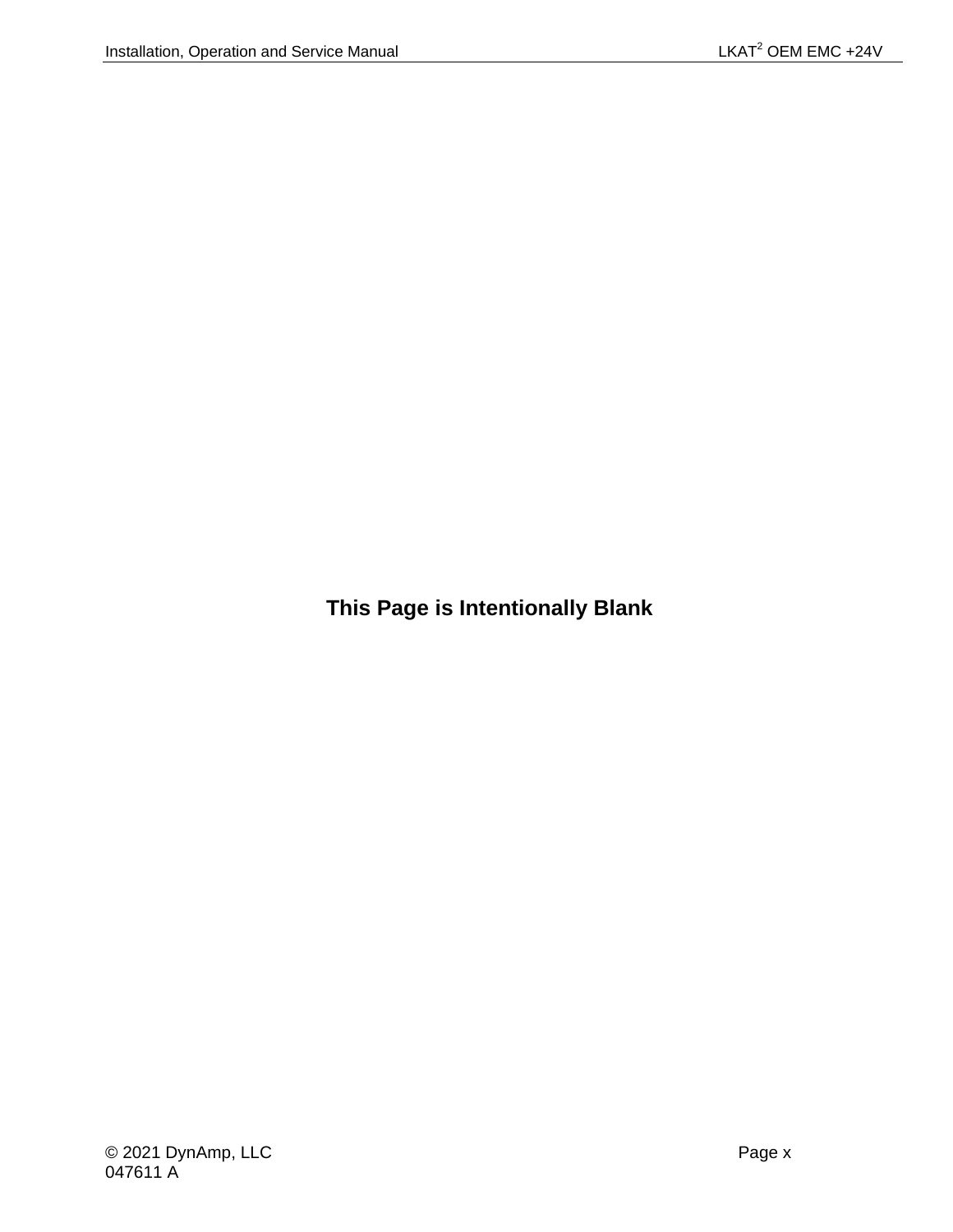#### <span id="page-10-0"></span>**DYNAMP, LLC CUSTOMER SUPPORT & SERVICE ASSISTANCE**

For further assistance, contact DynAmp, LLC Customer Support at:

Americas:

Telephone: +1 614.871.6900 Fax: +1 614.871.6910 8:00 AM to 5:00 PM USA Eastern Time From first Sunday in November to second Sunday in March – 13:00 GMT to 22:00 GMT From second Sunday in March to first Sunday in November – 12:00 GMT to 21:00 GMT

After Hours Critical Service Emergency:

Telephone: +1 614.871.6906 5:00 PM to 8:00 AM USA Eastern Time From first Sunday in November to second Sunday in March – 22:00 GMT to 13:00 GMT From second Sunday in March to first Sunday in November – 21:00 GMT to 12:00 GMT

Central e-mail:

[help@dynamp.com](mailto:help@dynamp.com)

DynAmp web:

[www.dynamp.com](http://www.dynamp.com/)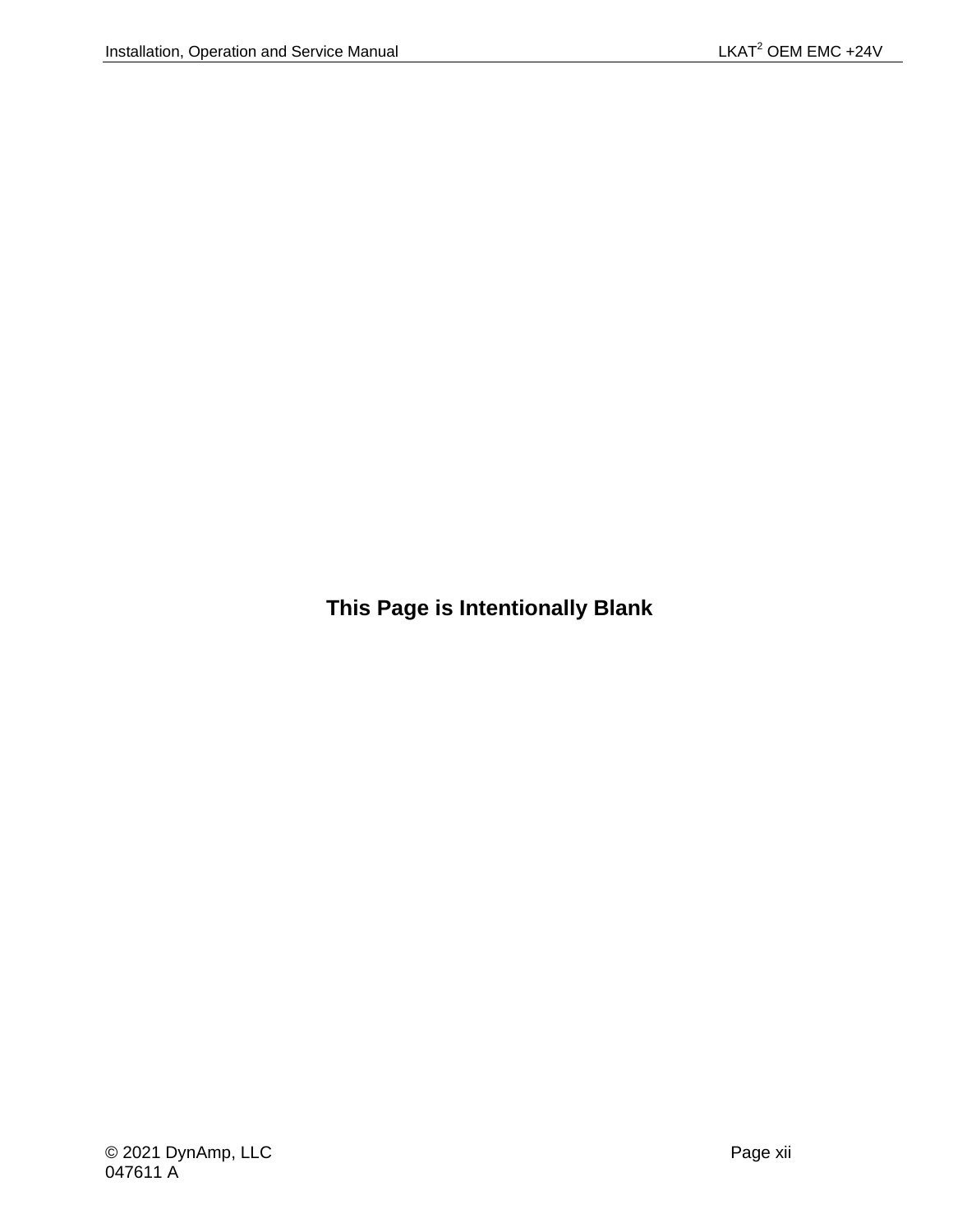#### <span id="page-12-0"></span>**MANUAL REVISIONS**

| Page                      | Change         | <b>Reason For Revision</b>                                                                                                                    | Date  |
|---------------------------|----------------|-----------------------------------------------------------------------------------------------------------------------------------------------|-------|
| all                       | <b>Rev NEW</b> |                                                                                                                                               | 07/19 |
| Vii, 9, 14,<br>15, 32, 33 | A              | ECR 2278 – update Table 3.1 Response Time, revise<br>section 4.4 verbiage, update Table 6.1 to add nut and<br>update Table 7.1 to 75B109499A. | 08/21 |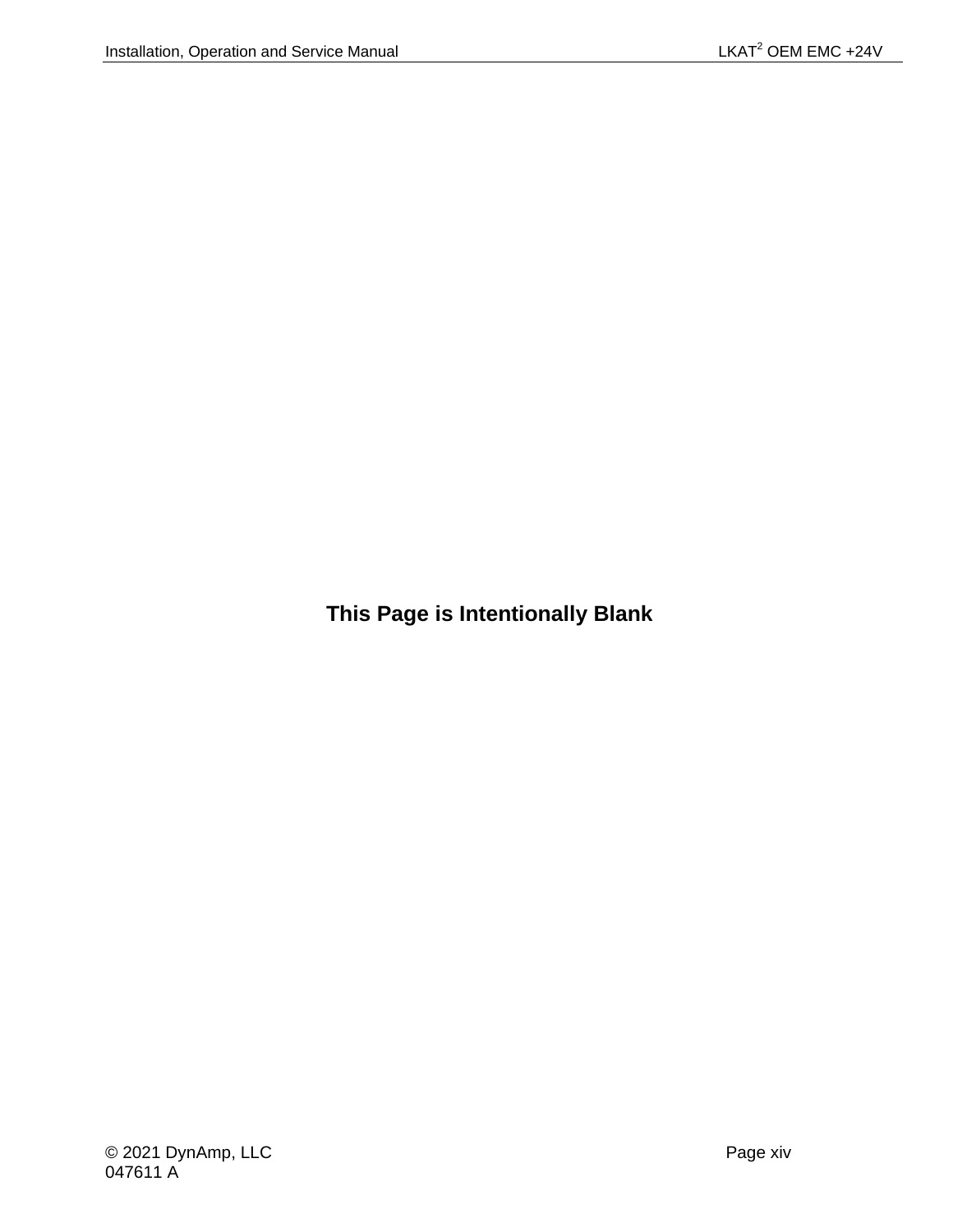# <span id="page-14-0"></span>**1. HANDLING AND STORAGE**

DynAmp products are engineered and manufactured for use in industrial environments. However, they contain sensitive electronic and mechanical components which may be damaged and fail if not handled and stored properly. All products must be handled and stored with the same care as any precision measurement instrument. Severe bumps or jolts may damage internal parts and cause malfunction or premature failure. DynAmp products are designed and assembled with conformal coating, shock mounting, and environmental seals, when appropriate or when specified. However, this protection requires that the product must be properly installed and operational before the protection is fully functional. Therefore, adequate protection from humidity, shock, and temperature must be provided during handling and storage prior to installation.

The handling and storage of equipment must be sufficient to meet the storage temperature and humidity specifications of the product and to prevent any condensation or contact with water or any other liquid. The storage location and container or crate must provide adequate protection from precipitation (rain, snow, ice) and direct water contact. Adequate shelter must be provided to prevent the accumulation of precipitation (rain, snow, ice) and water which can lead to the deterioration or failure of shipping containers or crates and cause water ingress. Storage in coastal or industrial areas subject to salt-laden or corrosive air or areas of winddriven sand or other abrasive dust must be adequate to prevent the deterioration or failure of shipping containers or crates and cause ingress. Frequent inspection of storage areas and storage containers or crates is required to ensure proper storage conditions are being maintained.

If the shipping container or crate is opened and/or the equipment is removed for inspection prior to installation, the equipment must be repackaged in the original undamaged container or crate in the same manner as it was shipped to prevent environmental damage or placed in a storage location that meets the required environmental and storage conditions.

General product storage temperature and humidity requirements:

| Storage Temperature: | -40 $^{\circ}$ to 70 $^{\circ}$ C |
|----------------------|-----------------------------------|
|                      | $-40^\circ$ to 158°F              |
| Storage Humidity:    | Maximum 85%, non-condensing       |

DynAmp, LLC does not assume liability for the customer's failure to comply with handling and storage requirements.

For further assistance, contact DynAmp, LLC customer support.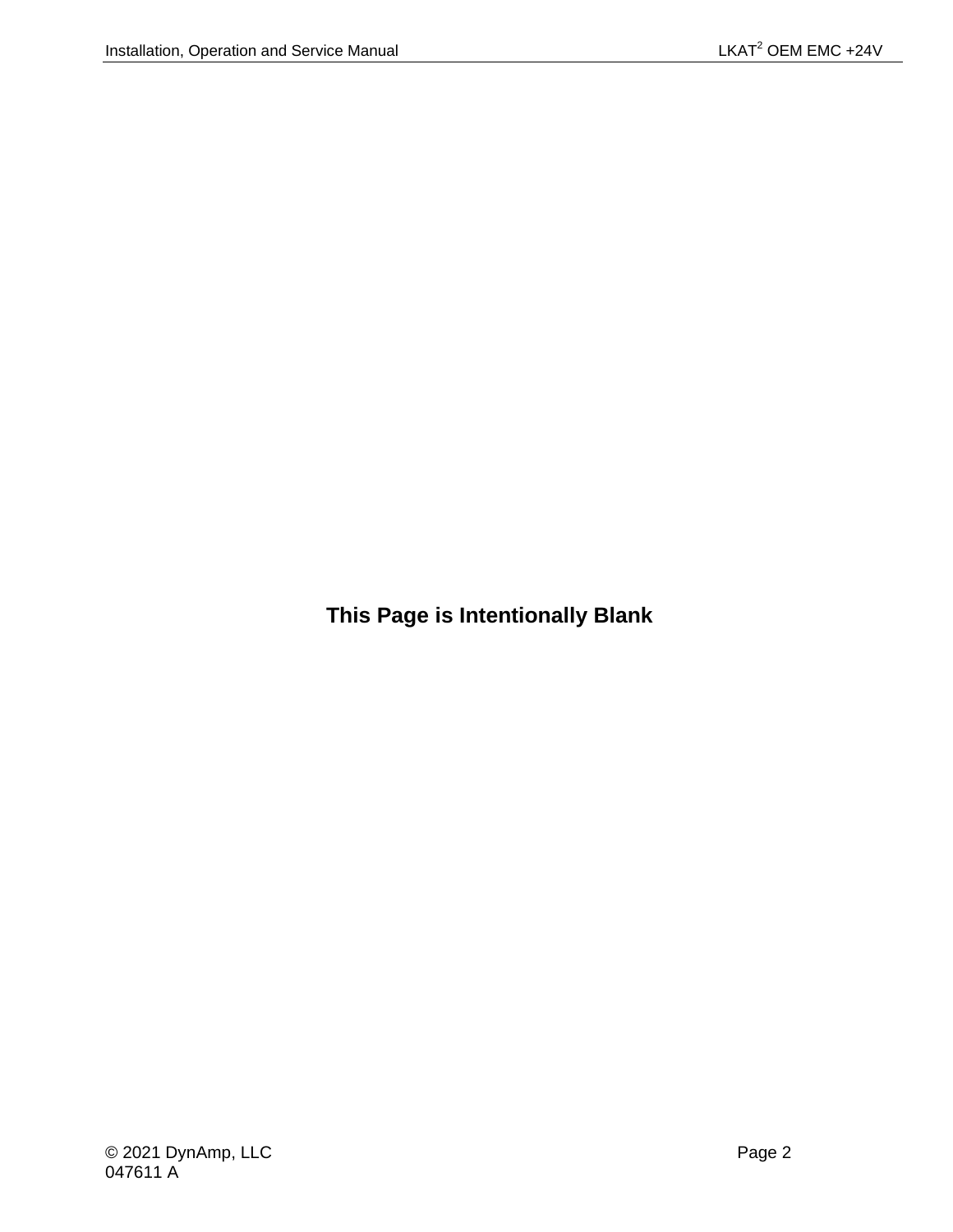# <span id="page-16-0"></span>**2. PRODUCT DESCRIPTION**

## <span id="page-16-1"></span>**2.1 SYSTEM OVERVIEW**

The LKAT**<sup>2</sup>** combines accurate high current measurement with reverse and overcurrent protection in a single rugged and cost effective system.

The next generation of DynAmp's well proven OLOPTM technology, LKAT**<sup>2</sup>** offers a new level of accuracy and stability to accurately and reliably measure uni- and bi-directional DC as well as AC bus currents.

The LKAT**<sup>2</sup>** is particularly well suited to measure power rectifier outputs for control and protection purposes in electro-chemical processes such as aluminum, chlorine, copper, manganese, titanium, zinc, electroplating, etc.



**LKAT<sup>2</sup> Measuring Head**



 **LKAT2 OEM EMC Metering Unit**

### **KEY STANDARD FEATURES**

True bi-directional performance. Ideal for difficult magnetic applications. No Measuring Head position or bus analysis needed.

Extremely compact with excellent environmental specifications for installation flexibility, inside or outside.

Multiple, standard switch selectable measurement output signals including mA, mV and V.

Standard Accuracy Diagnostics "AD" continuously monitors system performance providing both local LED and relay contact output.

Optional LKAT**<sup>2</sup>** Protection Extensions, (PE), provides additional functionality for protecting high current rectifiers.

Standard Alarm provides reverse or over-current protection via an LED viewable at the metering electronics and a dry contact relay output.

The LKAT**<sup>2</sup>** Metering Unit consists of a +24V power supply and Main pc board mounted together on a steel U-chassis. Input, output and power connections are made via pc board edge connector plugs.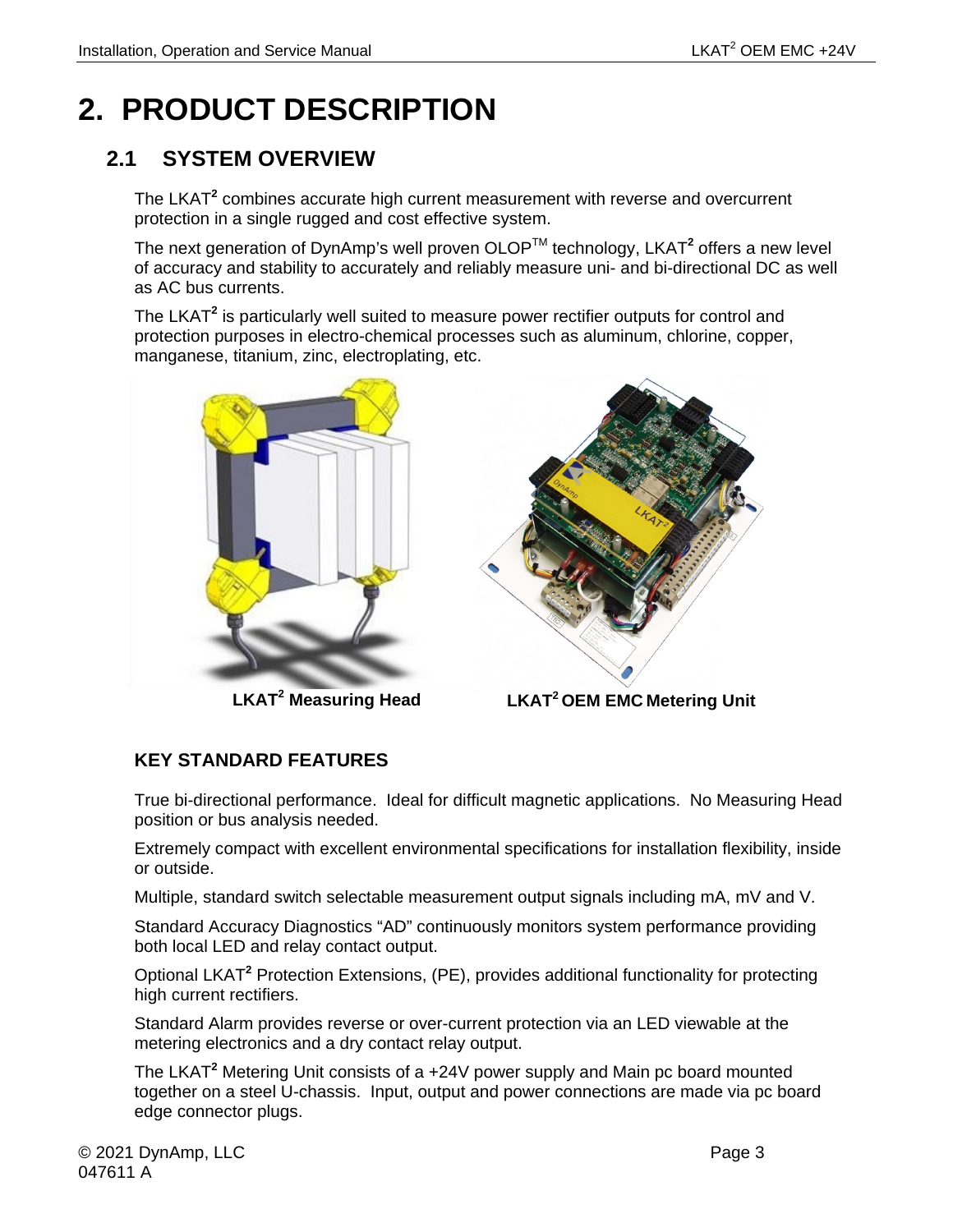Each standard LKAT**<sup>2</sup>** is delivered with the following:

- A new, ruggedized two-piece Measuring Head with integrated mounting hardware and bus bar corner (fiberglass angles). Each Measuring Head half has its own cable for connection to the metering electronics.
- Very compact Metering Electronics with one analog measurement output, one Accuracy Diagnostics system status output and one configurable Alarm output for overcurrent or reverse current protection. The LKAT**<sup>2</sup>** Metering Unit consists of a power supply pc board and Main pc board mounted together on a steel U-chassis. Input, output, and power connections are made via pc board edge connector plugs.
- Comprehensive User's Manual
- Factory calibration data and graphs
- 2-year warranty for permanent installed systems
- Packaging suitable for air /ground transport

#### **AVAILABLE OPTIONS**

#### • **Protection Extensions ( PE )**

The PE option adds additional functionality for protecting high current rectifiers. This option is either factory configured with a new system or can be added to  $LKAT<sup>2</sup>$  Systems already in the field. If added in the field, some field configuration may be required.

#### • **Second Freely Scalable Analog Output :**

This second analog output is independently scaled and fully isolated from the standard LKAT**<sup>2</sup>** measurement output. In typical applications, it is scaled to provide accurate measurement above the standard rectifier operating range for advanced protection purposes. For example, the primary LKAT**<sup>2</sup>** output may be scaled to 50kA to provide the highest degree of accuracy and resolution for normal rectifier control. The second PE output may be scaled to 75kA to provide the information to intelligently manage overcurrent situations. Using this signal, the rectifier control system could integrate overcurrent operation to allow 5 minutes at 110%, 1 minute at 120%, 10 sec at 140%.

#### • **Two Additional Protection Relays :**

These relays bring the total number of configurable relays to three. Each can be configured to provide reverse or various degrees of overcurrent protection. Like the standard alarm, these two additional PE alarms come with their own, independent local LED indication and relay outputs.

#### • **Digital current display ( 3 1/2 digit )**

This option is mounted behind the clear front door of the metering electronics enclosure to display either DC or RMS AC bus current locally. Please note that this option reduces the maximum metering electronics ambient temperature to 50ºC. This option can also be added to  $LKAT^2$  Systems already in the field.

#### • **Custom Cable Lengths**

Custom Measuring Head cable lengths can be provided but only at time of order. Note that Measuring Head cable lengths can be changed in the field.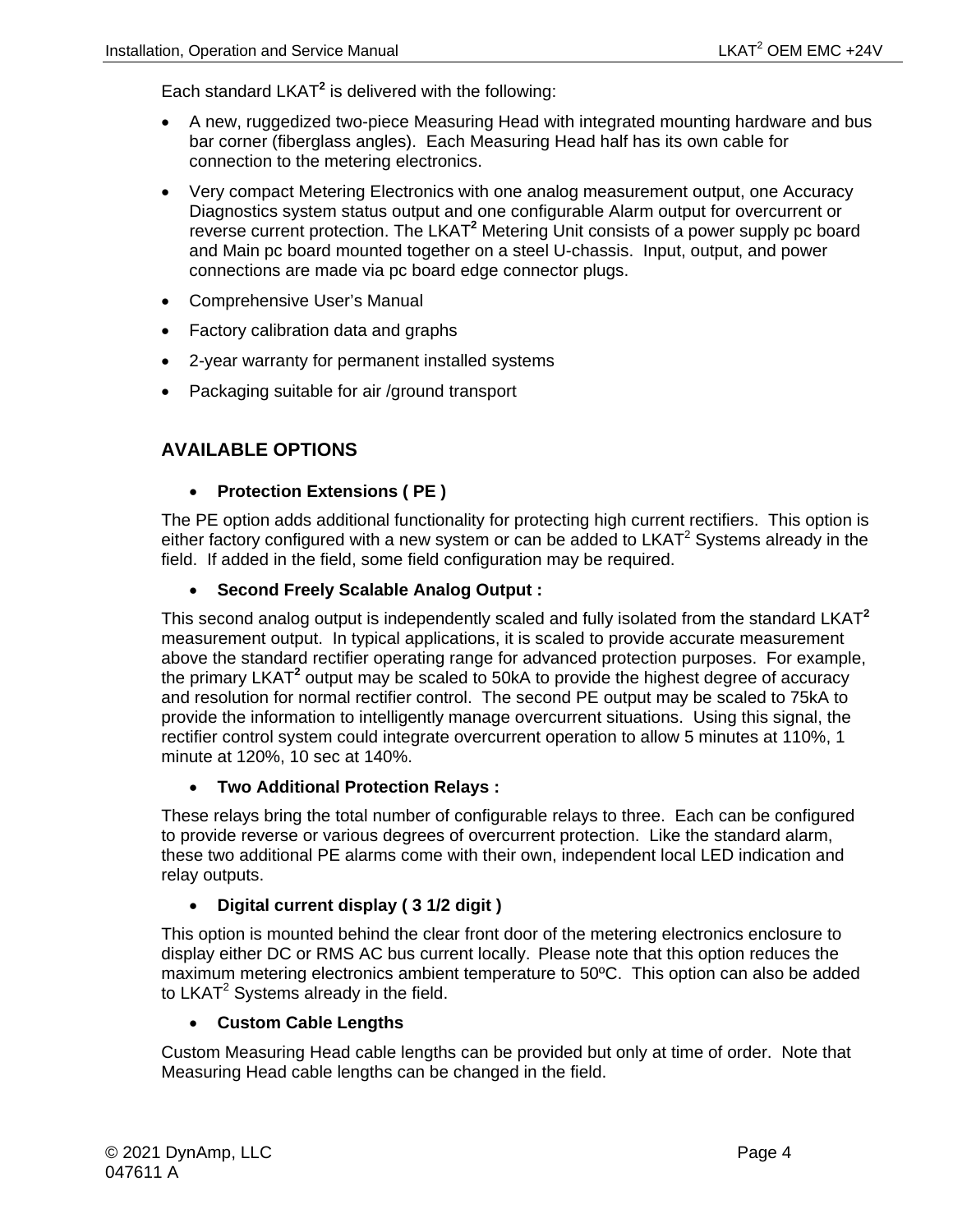#### **AVAILABLE ACCESSORIES**

#### • **Summing / Totalizing multiple LKAT systems**

A dedicated external module is available for totalizing/ summing up to 10 LKAT measurement signals. This is typically used to provide a true 'total' current signal when multiple rectifiers (with individual LKAT systems ) are connected in parallel to provide a higher total current.

#### • **LKAT Metering Unit Tester ( LKAT MUT )**

The LKAT MUT is a portable tester used to verify the functionality of Metering Units for all versions of the LKAT family of products.

Adapters included with the LKAT MUT allow the tester to be connected directly and check any LKAT Metering Unit electronics.

The functions and parameters checked by the LKAT MUT include:

- Input / output sensitivity
- Trip point scaling
- Trip relay contacts
- Integrity of input / output harnesses and interconnections on Metering Unit

The tools / documentation required to use the LKAT Metering Unit Tester include :

- 4-1/2 digit DMM with 0.05% basic DC accuracy ( user provided )
- DMM Test probes ( user provided )
- Banana to banana cables ( 1black / 1 red )
- **LKAT MUT Product Manual**

More information on the LKAT MUT can be found at [www.dynamp.com](http://www.dynamp.com/) or by contacting DynAmp.



#### • **Extended Warranty**

For permanently installed systems, the standard 2-year warranty can be extended in 2-year increments. This must be ordered less than 6 months after the original LKAT system is shipped.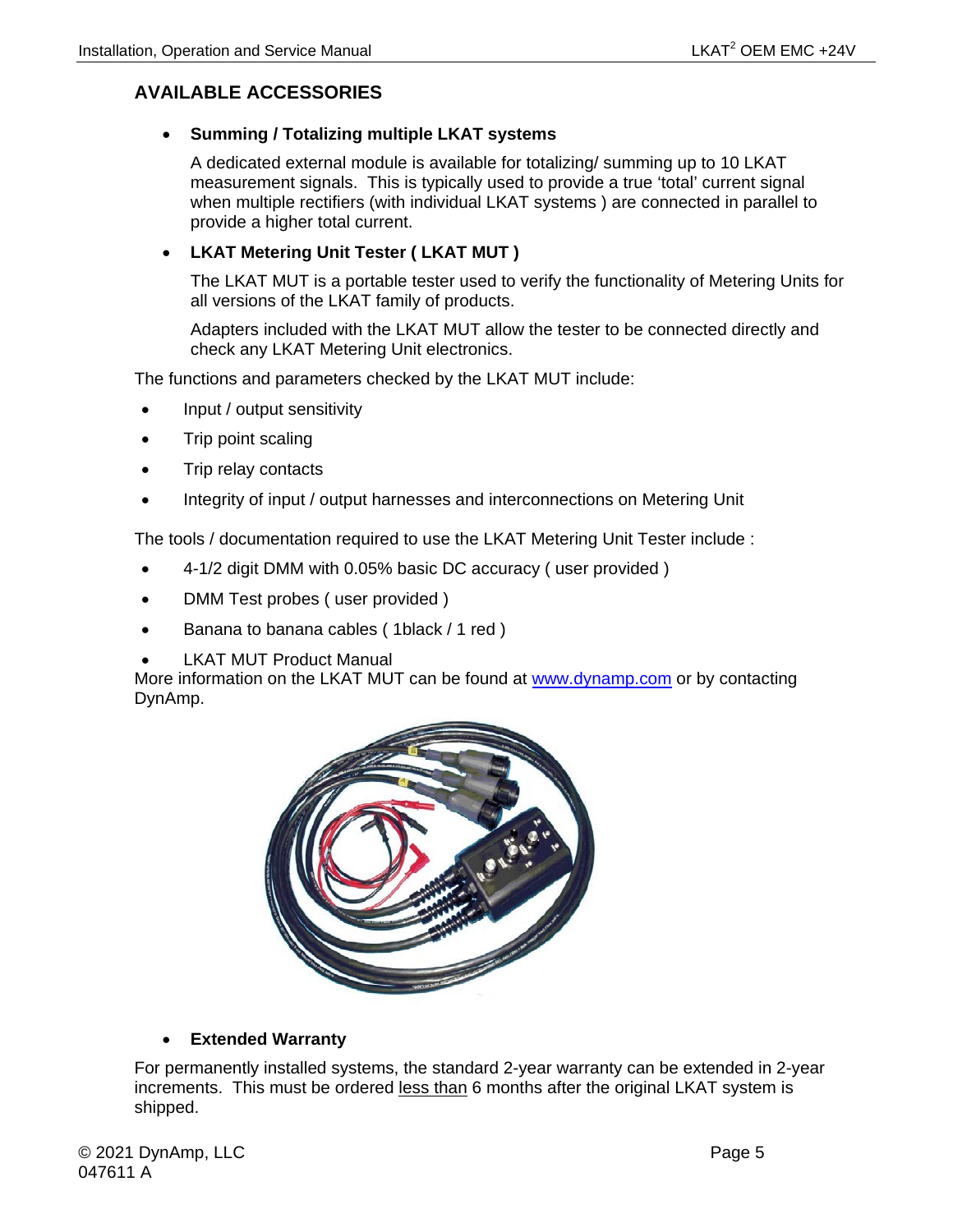## <span id="page-19-0"></span>**2.2 ADDITIONAL MEASURING HEAD DETAIL**

 $LKAT<sup>2</sup>$  Measuring Heads contain an arrangement of Hall Effect sensor ICs and signal conditioning electronics. The tubular enclosure is constructed of flame retardant plastic with an internal aluminum frame. Insulation from the bus is provided by the homogeneous (sealed) construction of the Measuring Head. In the event that the Measuring Head enclosure components become cracked, the bonding fails, or the weather-tight seal is broken in any way, a replacement Measuring Head must be substituted. The Measuring Head is not designed to be repaired.

LKAT $2$  Measuring Heads may be mounted on the bus bar using fiberglass angles positioned on the corners of the bus bar and stainless steel bus bar mounting screws threaded into the Measuring Head structure. Mounting hardware is supplied with each system. These screws are adjusted to bus dimensions specified with each order. When properly installed, the mounting hardware maintains the position of the Measuring Head in the event of temperature fluctuation and / or bus vibration.

An interconnection cable assembly is integral to each half of the Measuring Head. Measuring Heads with extra-long interconnection cables are also available - consult the factory for details. Standard Measuring Head cable assemblies are terminated with individual wires with crimp-on ferrules. Each wire is marked with a number to ensure correct hookup. The interconnection cables from the Measuring Head are identified as "A" and "B". Connecting Measuring Head cable "A" to Metering Unit "B" will not result in damage to the Measuring Head or electronics, but may degrade the calibration accuracy of the system.

### <span id="page-19-1"></span>**2.3 ADDITIONAL METERING UNIT DETAIL**

The LKAT<sup>2</sup> OEM EMC Metering Unit is supplied without an enclosure. The Plexiglas pc board cover must be installed during normal operation.

The main pc board assembly includes receptacles for external connection to the Measuring Head, the Metering Unit measurement signal(s) and relay outputs.

Internally, all LKAT<sup>2</sup> Metering Units include both a Power Supply pc board and a Main pc board. These pc boards are mounted to a steel chassis which is then mounted on a steel panel. The Metering Unit pc board cover allows the user to view various LED (or LCD) status indicators. For more information, refer to the "Theory of Operation" section of this manual.

There are two optional pc board assemblies that may be added onto the Main pc board in the LKAT<sup>2</sup> Metering Unit:

- The Protection Extensions ( PE ) pc board assembly
- The Display pc board assembly.

One or both of these pc board assemblies may be added to an  $LKAT<sup>2</sup>$  Metering Unit in the field. It is not mandatory that they be factory installed and/or calibrated. The optional pc board assemblies may be calibrated on site, using the  $LKAT<sup>2</sup>$  Main Output as the reference measurement.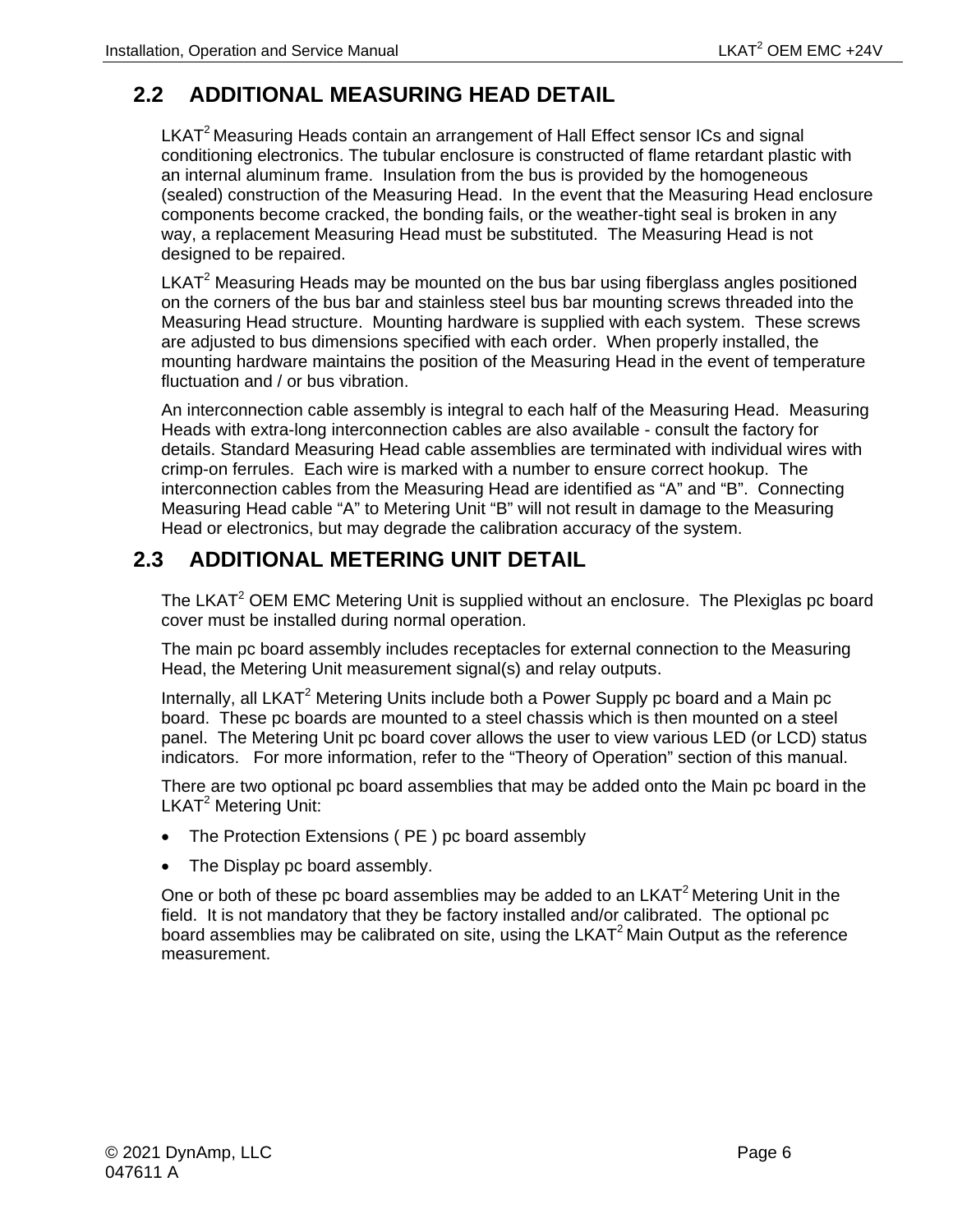## <span id="page-20-0"></span>**2.4 ADDITIONAL INDICATOR AND OUTPUT DETAIL**

As noted on the specifications page, the  $LKAT<sup>2</sup>$  System Metering Unit includes several visual indicators. These include:

- Accuracy Diagnostics (operational status) LEDs: green = OK, red = system problem (see Section - "Theory of Operation").
- Over / Reverse Current Trip status LEDs: green = measured current does not exceed the setpoint, red = measured current exceeds the setpoint.
- (Optional) Illuminated LCD digital display of measured current.

Available via the Metering Unit output cable:

- Isolated signal output proportional to bus current being measured. This output may be configured for various zero and full-scale values.
- Normally open and normally closed relay contacts indicate Accuracy Diagnostics (AD) operational status (same as green and red LEDs).
- Normally open and normally closed relay contacts indicate over / reverse current trip status (same as green and red LEDs). For failsafe operation, the relay coil is energized in the normal condition (no over / reverse trip).

The table below lists the features associated with the Main and PE pc board assemblies.

<span id="page-20-2"></span>

|                                                         | <b>Main PC</b><br><b>Board</b><br><b>Assembly</b> | with PE PC<br><b>Board Assembly</b> |
|---------------------------------------------------------|---------------------------------------------------|-------------------------------------|
| <b>Isolated Output</b>                                  |                                                   | +1 for 2 total                      |
| <b>Operational Status LEDs &amp; Relay Contacts</b>     |                                                   | $+0$ for 1 total                    |
| Overcurrent / Reverse Trip Status LEDs & Relay Contacts |                                                   | +2 for 3 total                      |

**Table 2.1 Main and PE PC Board Assembly Features**

Checking field calibration of LKAT<sup>2</sup> Systems requires use of a reference current transducer with calibration accuracy of 0.1% full-scale or better. Contact DynAmp, LLC for calibration of the LKAT<sup>2</sup> System. Refer to "Maintenance and Spare Parts" section for more information.

## <span id="page-20-1"></span>**2.5 INTERCONNECTION CABLE DETAIL**

The LKAT<sup>2</sup> OEM EMC System is not supplied with cable assemblies for power input and System output signal(s). The user must supply these cable assemblies. Refer to the System wiring diagram for details about interconnection.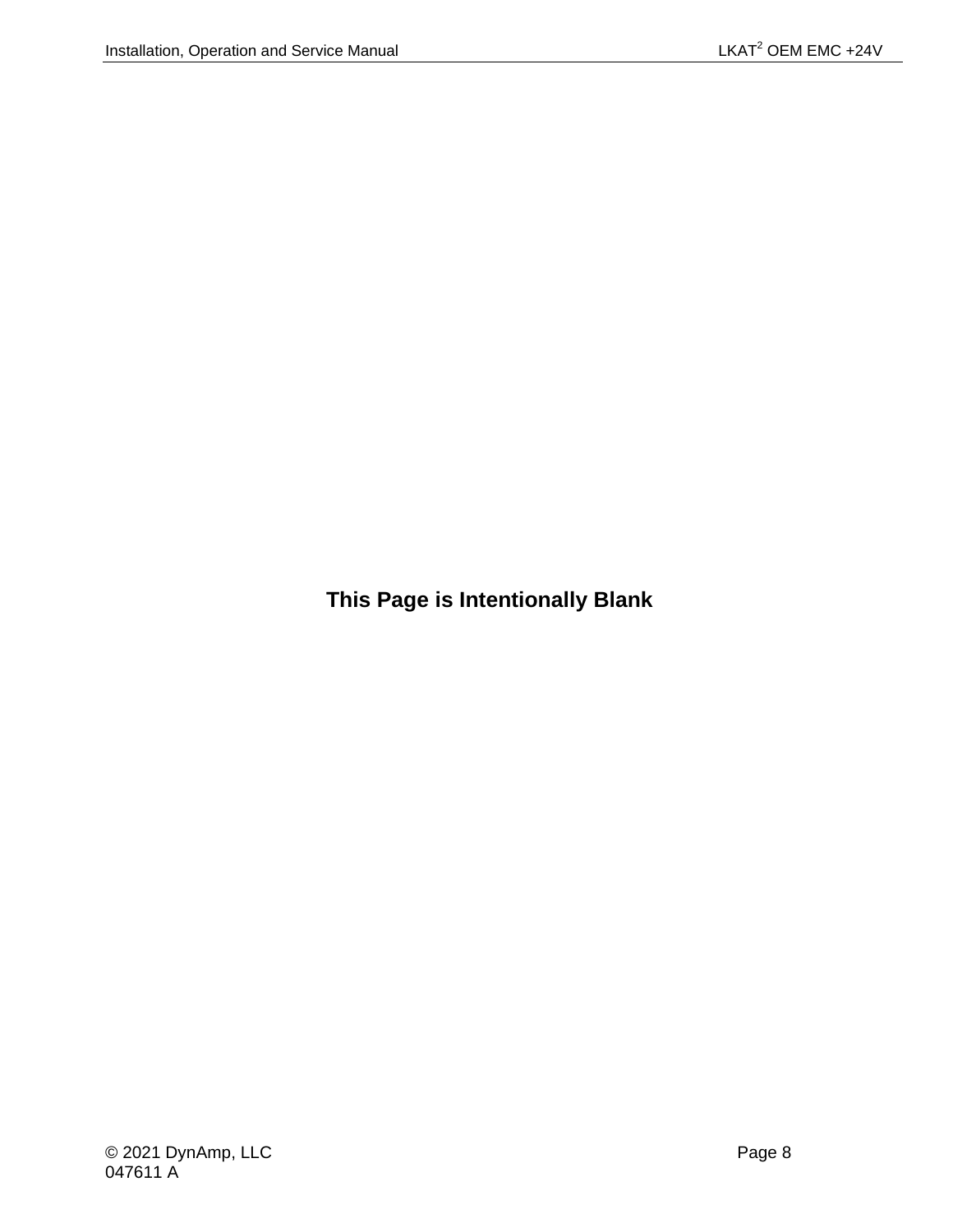# <span id="page-22-0"></span>**3. SPECIFICATIONS**

#### <span id="page-22-1"></span>**Table 3.1 LKAT2 OEM EMC System Specifications ( subject to change without notice )**

| MAIN ANALOG SIGNAL OUTPUT                                                            |                                                                             |  |  |
|--------------------------------------------------------------------------------------|-----------------------------------------------------------------------------|--|--|
| Main Output Full-Scale Measuring Range                                               | ±5kA to ±150kA (Contact factory for full-scale<br>measuring ranges > 100kA) |  |  |
| Signal Output Type (configurable)                                                    | ± Full-scale kA<br>Zero kA                                                  |  |  |
| mA output max. burden: 10V                                                           | $±20mA$ max.<br>0 <sub>m</sub> A                                            |  |  |
| mA output max. loop/load resistance : $500\Omega$                                    | 4mA<br>$+20$ & $-12$ mA                                                     |  |  |
| V output min. load resistance : $100k\Omega$                                         | 0V<br>±1V                                                                   |  |  |
|                                                                                      | 0.2V<br>$-0.6V$ to $+1V$                                                    |  |  |
|                                                                                      | 0V<br>±10V                                                                  |  |  |
|                                                                                      | $-6V$ to $+10V$<br>2V                                                       |  |  |
| Signal Output Calibration Accuracy *                                                 | ±0.25% full-scale                                                           |  |  |
| Linearity Error *                                                                    | $±0.1\%$ of full-scale                                                      |  |  |
| Repeatability Error Limits *                                                         | ±0.1% of full-scale                                                         |  |  |
| <b>EMC immunity influence</b>                                                        | < -0% FS to +0.25% FS (typical);                                            |  |  |
|                                                                                      | $-0\%$ FS to < $+3.6\%$ FS (maximum)                                        |  |  |
| Response Time (t <sub>d</sub> ) *                                                    | $\leq 100 \text{ }\mu\text{s}$                                              |  |  |
| di/dt Accurately Followed *                                                          | $500$ A/ $\mu$ s                                                            |  |  |
| Frequency Response *                                                                 | Switch selectable low-pass filter :                                         |  |  |
|                                                                                      | No filter / 330hz / 660hz                                                   |  |  |
|                                                                                      | (refer to Figure 3.1 for additional info.)                                  |  |  |
| <b>Temperature Sensitivity</b>                                                       | ±50ppm/°C or better                                                         |  |  |
| <b>Mains Voltage Sensitivity</b>                                                     | $±0.001\%$ /V                                                               |  |  |
| * At DynAmp reference conditions: Ambient 25°C ± 2°C (77°F ± 4°F) / Mains 18 - 36Vdc |                                                                             |  |  |
| <b>MAIN STATUS INDICATORS</b>                                                        |                                                                             |  |  |
| Accuracy Diagnostics                                                                 | Indicates LKAT <sup>2</sup> System proper operation or                      |  |  |
|                                                                                      | operational problem                                                         |  |  |
| <b>Accuracy Diagnostics Status LEDs</b>                                              | Green LED indicates proper operation                                        |  |  |
|                                                                                      | Red LED indicates operational problem                                       |  |  |
| <b>Accuracy Diagnostics Status Relay Function</b>                                    | Relay coil de-energizes when operational problem                            |  |  |
|                                                                                      | detected or mains power lost.                                               |  |  |
| Over / Reverse Current Trip Setpoint<br>Qty. (1)                                     | Factory/field configurable to trip on either<br>over                        |  |  |
|                                                                                      | current (+5%+100% of full-scale) or reverse                                 |  |  |
|                                                                                      | current (-5%-100% of full-scale).                                           |  |  |
|                                                                                      | Setpoint accuracy ±2%                                                       |  |  |
| Over / Reverse Current Status LEDs                                                   | Green indicates operation OK - No Trip                                      |  |  |
|                                                                                      | Red indicates measured current exceeds Trip                                 |  |  |
|                                                                                      | Setpoint                                                                    |  |  |
| Over / Reverse Current Status Relay                                                  | Relay coil de-energizes when measured current                               |  |  |
|                                                                                      | exceeds Trip Setpoint or mains power lost.                                  |  |  |
| All Relay Function                                                                   | Form C: Normally Open and Normally Closed                                   |  |  |
|                                                                                      | Contacts (non-latching)                                                     |  |  |
| All Relay Contact Ratings                                                            | 30 VDC : 8A<br>120/250 VAC: 8A                                              |  |  |
|                                                                                      | Relay response time 10mS typical                                            |  |  |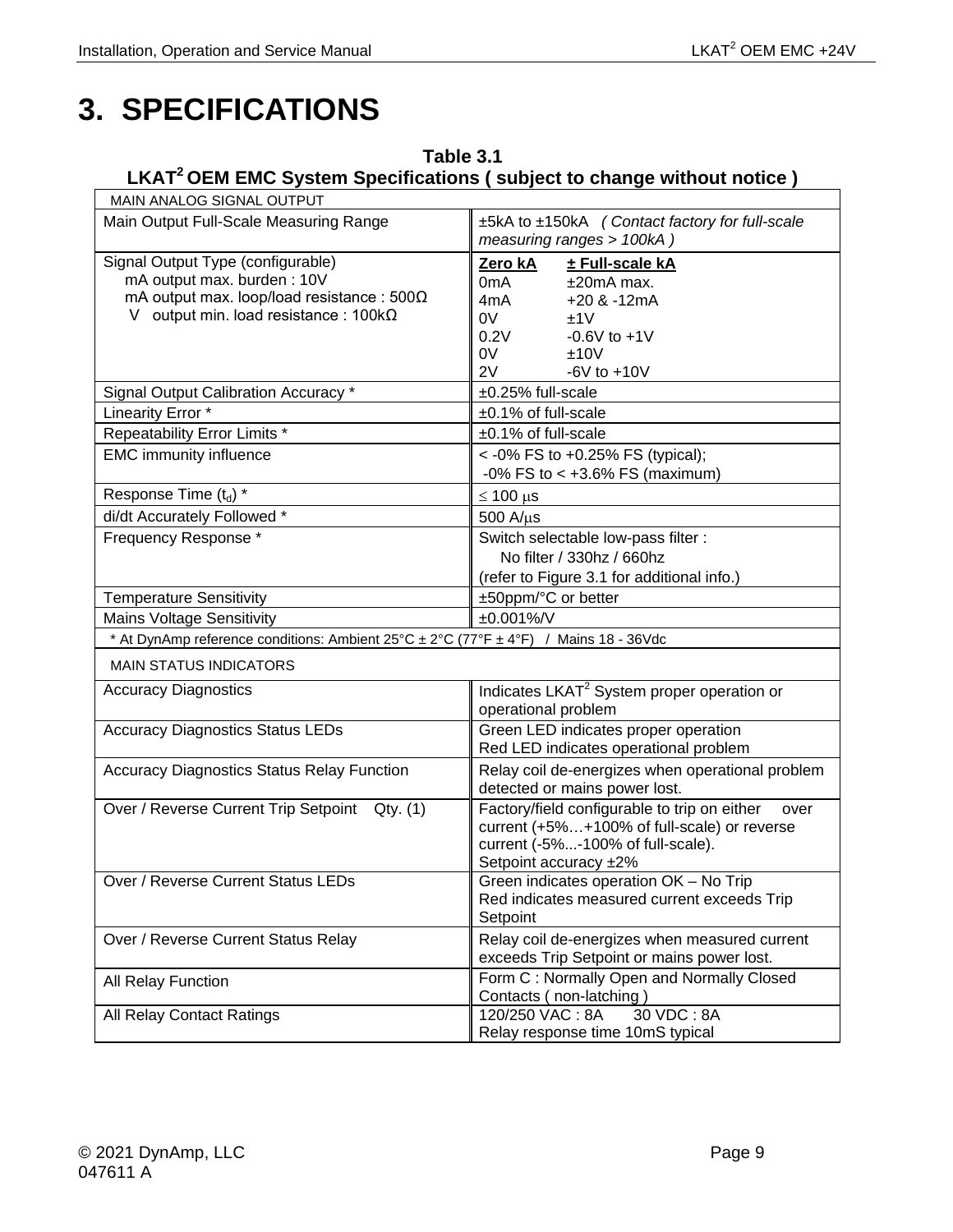#### **Table 3.1** LKAT<sup>2</sup> OEM EMC System Specifications ( subject to change without notice ), **Continued**

| OPTIONAL PROTECTION EXTENSIONS (PE)                                                                 |                                                                                                                                |
|-----------------------------------------------------------------------------------------------------|--------------------------------------------------------------------------------------------------------------------------------|
| PE Full Scale Measuring Range (scaled<br>independently and isolated from main output)               | ±5kA to ±200kA (Contact factory for full-scale<br>measuring ranges > 100kA)                                                    |
| PE analog output configuration and performance<br>specifications                                    | Same as Main output above with all configuration<br>and scaling independent from main output                                   |
| PE Over / Reverse Current Trip Setpoints - Qty. (2) -<br>Field configurable                         | Function and specification same as Main Over /<br>Reverse above with independent LEDs,<br>configurations, scalings and outputs |
| <b>OPTIONAL DISPLAY</b>                                                                             |                                                                                                                                |
| Digital Display of Bus Current in kA units                                                          | 3 1/2 Digit Green LCD ±2% Full-scale                                                                                           |
| Displayed Value (configurable)                                                                      | DC or True RMS                                                                                                                 |
| NOTE: Optional display reduces maximum ambient temperature of Metering Unit to 50°C                 |                                                                                                                                |
| <b>GENERAL</b>                                                                                      |                                                                                                                                |
| Input Power (any voltage within the specified range can<br>be connected without any wiring changes) | 18 - 36Vdc                                                                                                                     |
| Burden on Mains (max)                                                                               | 30 VA                                                                                                                          |
| Working Voltage: Signal Output to Metering Unit<br>Low Voltage Circuit                              | 450Vrms                                                                                                                        |
| Working Voltage: Bus to Metering Unit Low Voltage<br>Circuit                                        | 1500Vdc                                                                                                                        |
| Working Voltage: Mains Supply to Metering Unit<br>Low Voltage Circuit                               | 264Vrms                                                                                                                        |
| Working Voltage: Mains Supply to chassis                                                            | 264Vrms                                                                                                                        |
| Working Voltage: Output to chassis                                                                  | 450Vrms                                                                                                                        |
| Isolation: Measuring Head surface to signal outputs                                                 | 6000Vrms for 1 minute                                                                                                          |
| Isolation : Mains supply to signal outputs                                                          | 1000Vrms for 1 minute                                                                                                          |
| Isolation: Mains or signal output to chassis                                                        | 2000 Vrms for 1 minute                                                                                                         |
| <b>Installation Category</b>                                                                        | Ш                                                                                                                              |
| <b>Pollution Degree</b>                                                                             | 2                                                                                                                              |
| ENVIRONMENTAL                                                                                       |                                                                                                                                |
| Operating Ambient Temperature Range of Metering<br>Unit Location                                    | $-10^{\circ}$ C to 60 $^{\circ}$ C<br>(14°F to 140°F)                                                                          |
| Operating Ambient Temperature Range of<br><b>Measuring Head</b>                                     | -20 $^{\circ}$ C to 80 $^{\circ}$ C<br>(-4°F to 176°F)                                                                         |
| Environmental rating: Measuring Head and cable<br>connection at Measuring Head                      | IP <sub>65</sub>                                                                                                               |
| Environmental rating: Metering Unit and cable<br>connection at Metering Unit                        | <b>IP10</b>                                                                                                                    |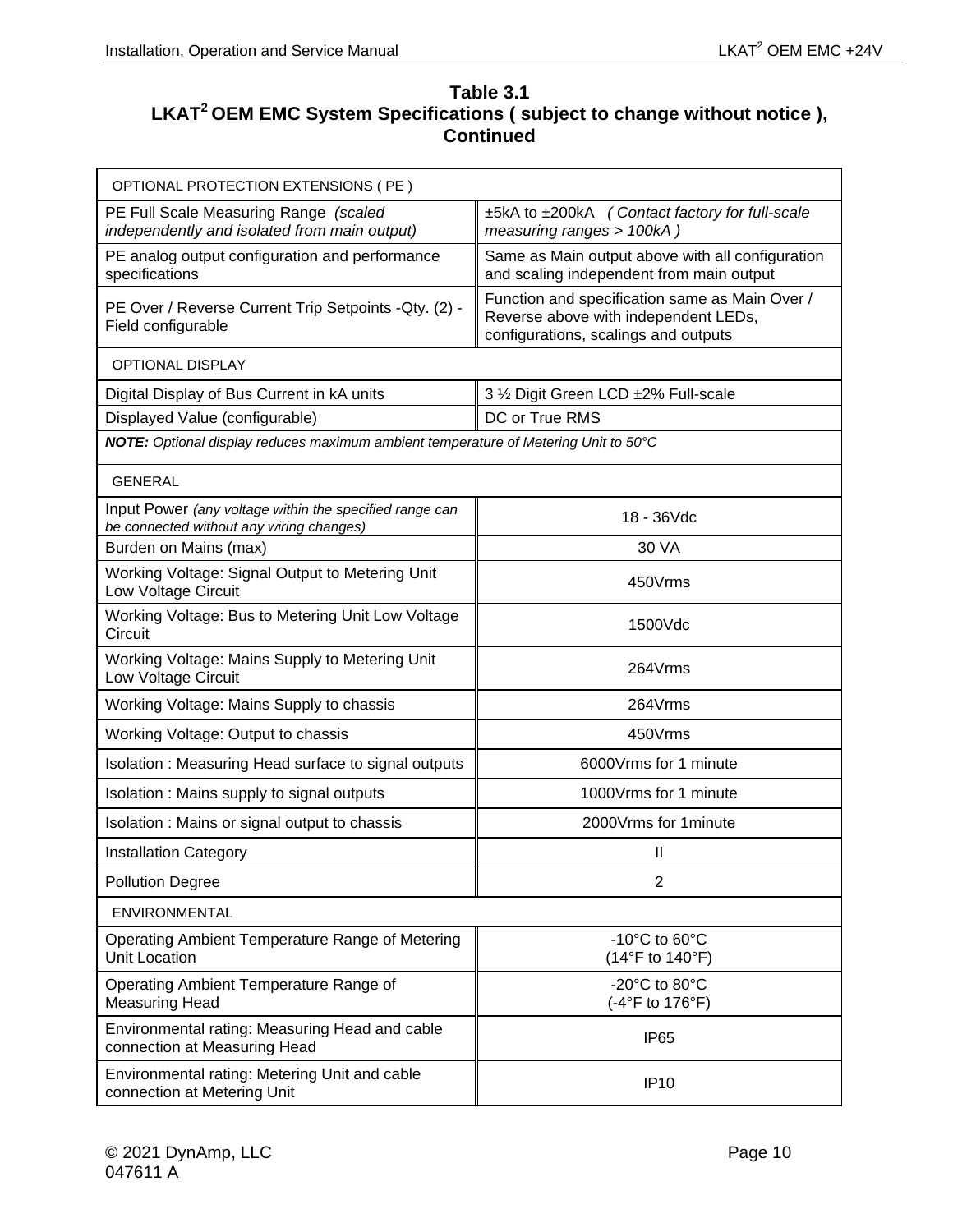#### **Table 3.1** LKAT<sup>2</sup> OEM EMC System Specifications ( subject to change without notice ), **Continued**

| <b>PHYSICAL</b>                                                                                                         |                                                 |
|-------------------------------------------------------------------------------------------------------------------------|-------------------------------------------------|
| Measuring Head Weight                                                                                                   | Typically 1 to 6 kg (3 to 13lbs.)               |
| Metering Unit Weight (Typical)                                                                                          | Typically 3kg (7lbs.)                           |
| Standard Length Measuring Head Connection<br>Cables (2) Optional custom lengths may be<br>available up to 50m (164 ft.) | 10 $m(33 ft.)$<br>Cable fixed to Measuring Head |
| Standard Length Signal Output Cable (1)<br>Optional custom lengths are available                                        | Not supplied with OEM EMC System                |
| Standard Length Power Input Cable (1)<br>Custom lengths are available                                                   | Not supplied with OEM EMC System                |

**Figure 3.1 LKAT2 Frequency Response**

#### **Normalized LKAT Bandwidth**

<span id="page-24-0"></span>

| F.S. Bus Current (kA)  | 5 to 50 | 60           | 70   | 80   | 9C   | 100             |
|------------------------|---------|--------------|------|------|------|-----------------|
| Corner Frequency (kHz) | 2.248   | 07c<br>د ،ه. | .606 | .405 | .249 | 12 <sub>A</sub> |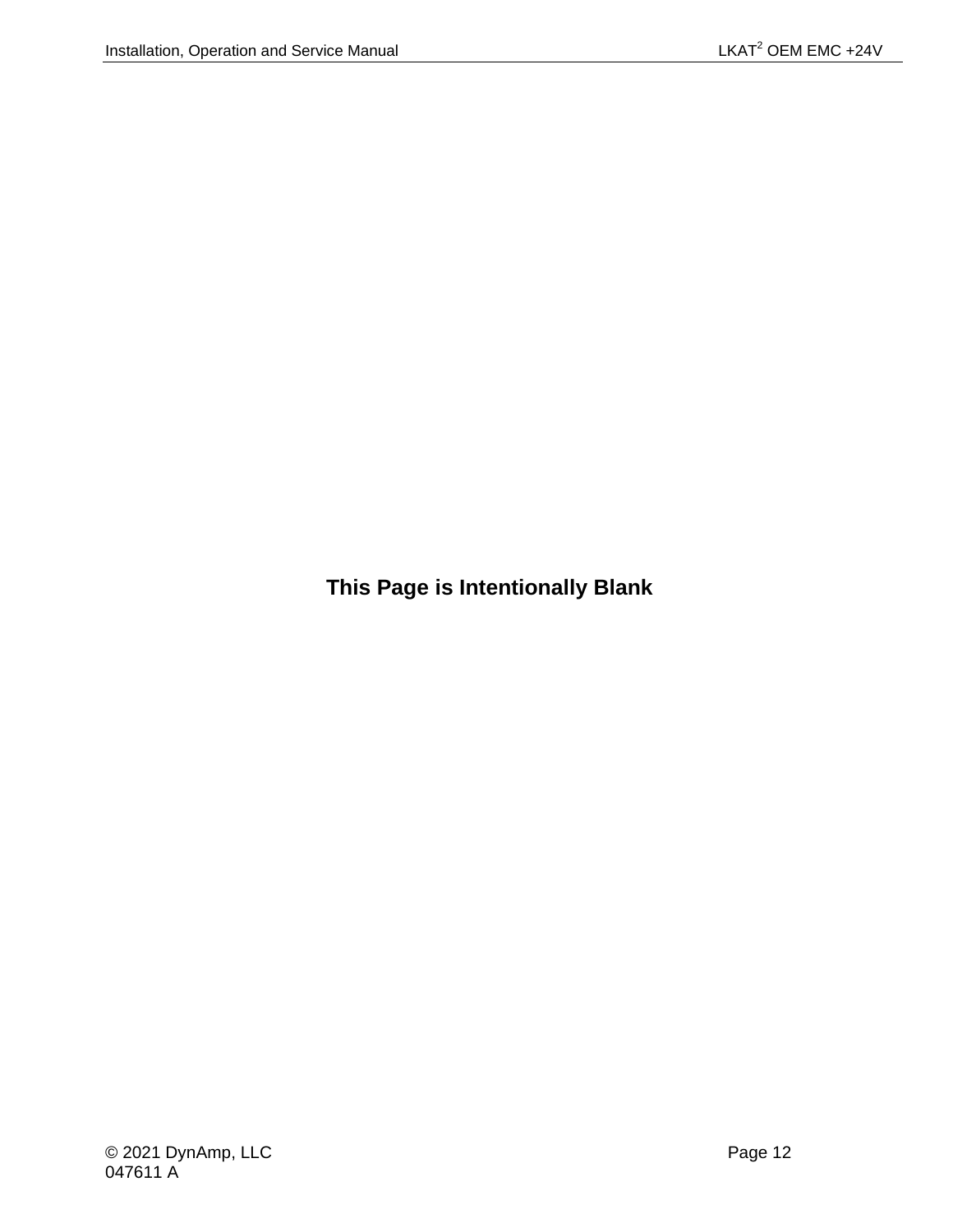# <span id="page-26-0"></span>**4. INSTALLATION**

### <span id="page-26-1"></span>**4.1 HANDLING PRECAUTIONS**

 $LKAT<sup>2</sup>$  Systems should be handled with the same care as any precision measuring instrument. Severe jolts or bumps to the Measuring Head or Metering Unit may cause movement of internal parts, and possibly a malfunction. **Personnel involved in the installation should be familiar with the technical terms, warnings, and instructions in this manual, and all plant safety rules, and be able to follow these regulations.**

The complete system should be inspected for shipping damage at the earliest opportunity. Visible damage must be reported to the carrier immediately. Concealed damage (not evident until the system is operated) must be reported to DynAmp, LLC immediately.

### <span id="page-26-2"></span>**4.2 INSTALLATION CONSIDERATIONS**

Read the following before mounting the Measuring Head:

- 1. The Measuring Head is designed to be installed on high voltage bus bars. All interconnection cables must be safely routed away from bus bars and high voltages. Do not allow any interconnection cable to contact bus bars or high voltages. Ignoring the installation precautions and warnings can result in severe personal injury or equipment damage.
- 2. Always follow all local and plant safety procedures when the unit is to be installed on a live bus.
- 3. Choose a mounting location for the Measuring Head where the ambient air temperature does not exceed the specified temperature limits. The LKAT<sup>2</sup> Measuring Head may be located indoors or outdoors, but should be kept away from extreme heat and solvents. Measuring Head installations in direct sunlight are not recommended, as excessive temperature rise could result in measurement error or damage to the head enclosure. If the Measuring Head is to be installed in an especially harsh environment, please contact the factory to discuss special requirements.
- 4. No part of the Measuring Head or Metering Unit should be submerged under water.
- 5. The Measuring Head must be installed with proper polarity. An arrow indicates the direction that conventional bus current must flow through the aperture (+) to (-). No damage will occur if the head is reversed, but the system output will indicate current flow in the reverse direction.
- 6. Measuring Heads are shipped in matched halves. Make sure that the same serial number is present on both halves of the Measuring Head and the Metering Unit. The two Measuring Head halves should mate squarely and evenly without forcing or twisting.
- 7. The Measuring Head is not grounded; however, the head cables should be disconnected from the Metering Unit prior to installation or maintenance to minimize the possibility of electrical shock.
- 8. Measuring Heads are shipped with mounting hardware. The mounting screws may require adjustment for appropriate position and holding force on the bus. Refer to Outline & Mounting  $-$  LKAT<sup>2</sup> Measuring Head drawing.

Whenever possible, the Measuring Head should be installed on the longest straight run of the bus that is available in an area free of other bus structures. The status accuracy diagnostics LEDs and relay contacts indicate proper operation in a given Measuring Head location.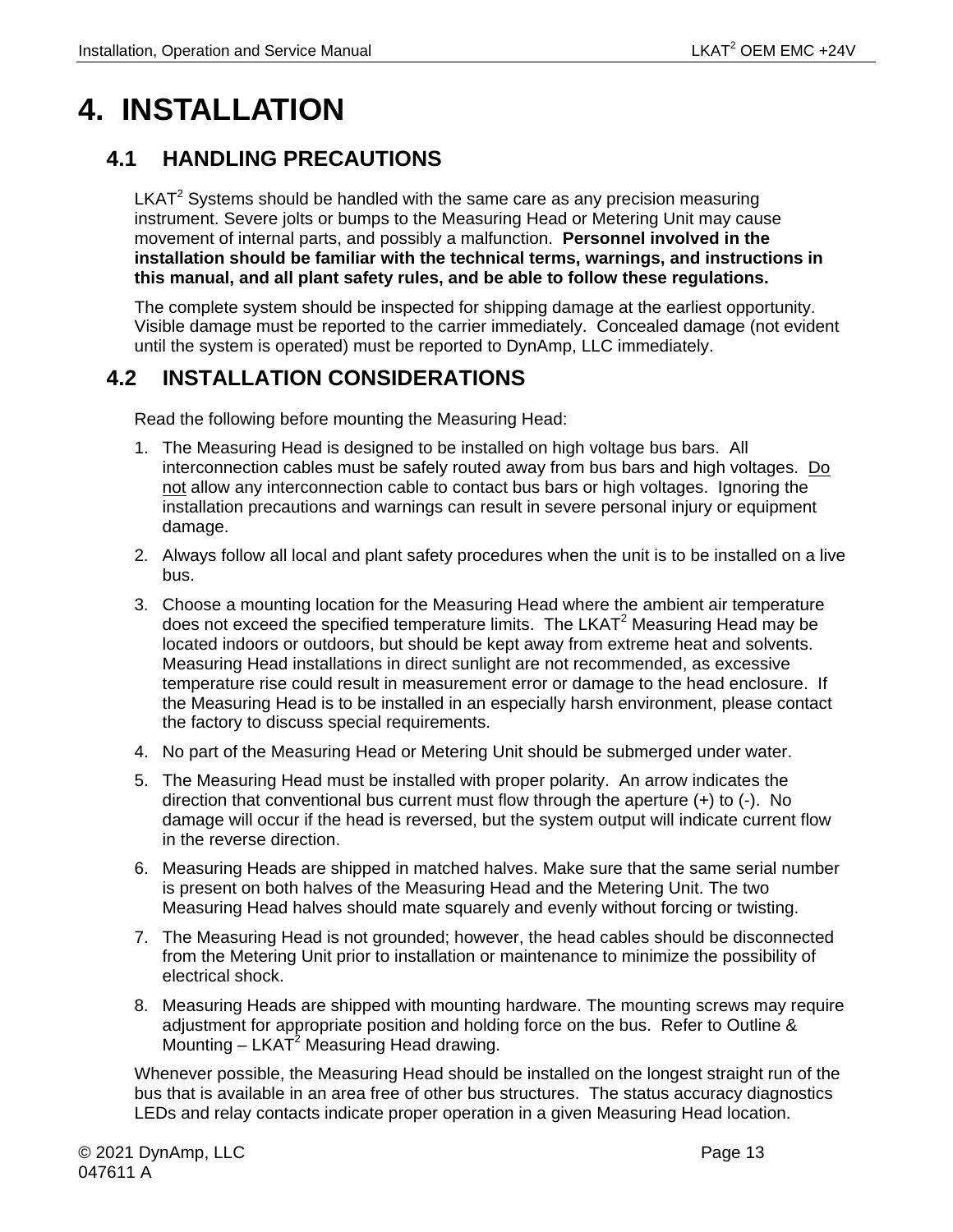# <span id="page-27-0"></span>**4.3 OFF-BUS FUNCTIONAL CHECK (OPTIONAL)**

After unpacking the LKAT<sup>2</sup> System (but prior to installation), the following functional check of the system is recommended:

- 1. Locate a convenient temporary power source for the LKAT<sup>2</sup> System. This may or may not be in the location where the system will be installed. The power source must be in the range 85 to 264Vac @ 47 to 440Hz, or 110 to 264Vdc. The system draws a maximum of 30 volt-amperes.
- 2. Refer to the drawing "Wiring Diagram, LKAT<sup>2</sup> System" included at the end of this manual. Attach a suitable connector to the unterminated end of the input power cable assembly for connection to the power source to be used for this check.
- 3. Connect the Measuring Head cables A & B to the Metering Unit.
- 4. Connect the power input cable assembly to the Metering Unit and energize the unit.
- 5. Observe the LEDs on the Main pc board assembly. If the LEDs light green, the system is functioning properly. If LED (Accuracy Diagnostics "AD") lights red, skip to "Troubleshooting an Accuracy Diagnostics Fault Indication" in the "Theory of Operation" section of this manual. If LED (Trip 1) lights red, make measurements and complete the form "LKAT<sup>2</sup> Diagnostic Measurements Form  $-$  Zero Primary Current" and contact the factory.

Refer to Form  $1 - LKAT^2$  Diagnostic Measurements Form - Zero Primary Current. Allow the system one hour to stabilize prior to making measurements. Make measurements and record data shown on the form. File the completed test form for future reference. It is OK to make these measurements away from location where the LKAT<sup>2</sup> System will be installed, but this should be noted on the form.

### <span id="page-27-1"></span>**4.4 MEASURING HEAD INSTALLATION**

The Measuring Head halves are mated together around the bus. The Measuring Head is comprised of two "L" shaped halves. Each half is identified with a serial number which must match followed by an "A" or "B". One interconnection cable exits from each corner box on each half. The two halves are held together by four locking screws which are installed after the Measuring Head is securely positioned around the bus bar.

When the Measuring Head is installed on a running ("horizontal") bus, the Measuring Head interconnection cable assemblies should exit the corner enclosures on bottom side of the bus bar. This reduces chances of ingress by pollutants and minimizes heating of the Measuring Head electronics by the bus.

For rising ("vertical") busses, the Measuring Head interconnection cables may be located on any side of the bus, depending on mechanical and thermal considerations. Avoid mounting elbows with cable assemblies above vertical bus. The Measuring Head should be mounted on the bus bar so conventional (+) to (-) current flows in the direction of the arrow on the Measuring Head.

The following tools and materials may be required for installation:

| 3/16" hex wrench (included with Measuring Head)                    |
|--------------------------------------------------------------------|
| Drill, drill bits, mounting hardware, screwdrivers, wrenches, etc. |
| Cable puller, cable ties, ladder, etc.                             |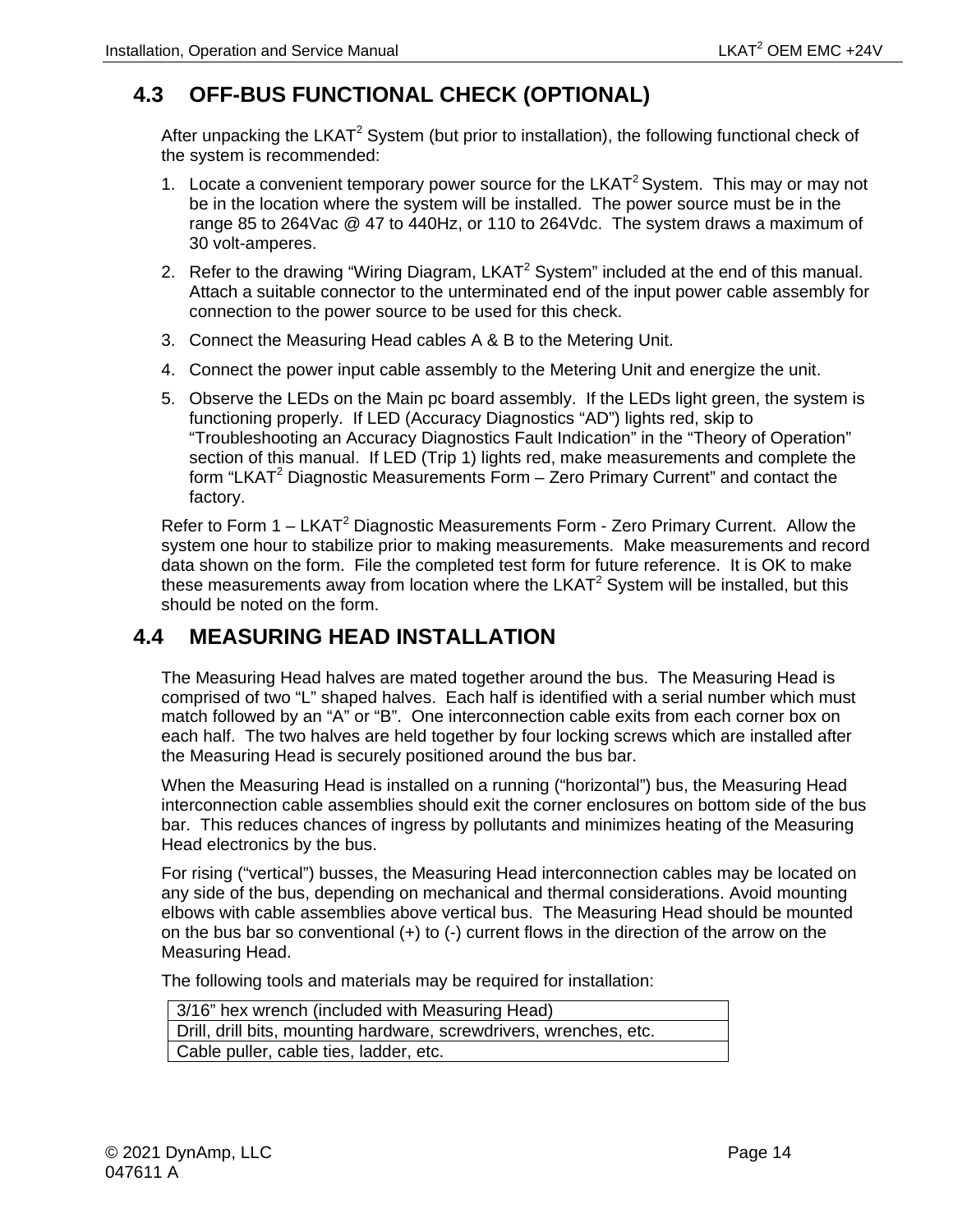

<span id="page-28-0"></span>The following is the recommended sequence for installing the Measuring Head:

Refer to drawings "Outline and Mounting LKAT<sup>2</sup> Measuring Head" and "LKAT<sup>2</sup> Head Mounting Methods & Reference Dimensions" at the end of this manual.

- 1. Determine the position where the Measuring Head will be installed. Bus bar(s) should be free from grease and dust for the best adhesion of the LKAT $2$  90 $^{\circ}$  mounting angles to the bus bar(s).
- 2. Connect the head cable assemblies to the Metering Unit.
- 3. Remove the backing from the adhesive foam strips on the fiberglass mounting angles. Position the mounting angles in position on the corners of the bus bar in the desired location.
- 4. Position the two "L-shaped" Measuring Head halves around the bus and the mounting angles, (if used). Mate the two halves, pressing them together until the tubes bottom out on the elbows.
- 5. Install the four locking screws on the outside of the square tubes adjacent to the place where the Measuring Head halves split apart. Do not over tighten the locking screws. Refer to Outline & Mounting  $-$  LKAT<sup>2</sup> Measuring Head drawing.
- 6. Tighten the bus mounting screws a few turns at a time in a circular pattern around the aperture of the Measuring Head, on the front side, then on back side of the Measuring Head. For most applications, the Measuring Head should be centered on the bus bar. The bus mounting screws should press against the foam tape on the mounting angle surface on the outside of the bus bar. Refer to Outline & Mounting  $- LKAT<sup>2</sup>$  Measuring Head drawing. Do not overtighten bus mounting screws.
- 7. Route the Measuring Head interconnection cables away from the bus and other high voltages.

NOTE: For Measuring Heads with "P" dimension of **60mm and/or 90mm**, refer to "LKAT<sup>2</sup> head Mounting Methods and Reference Dimensions" drawing at the end of this manual.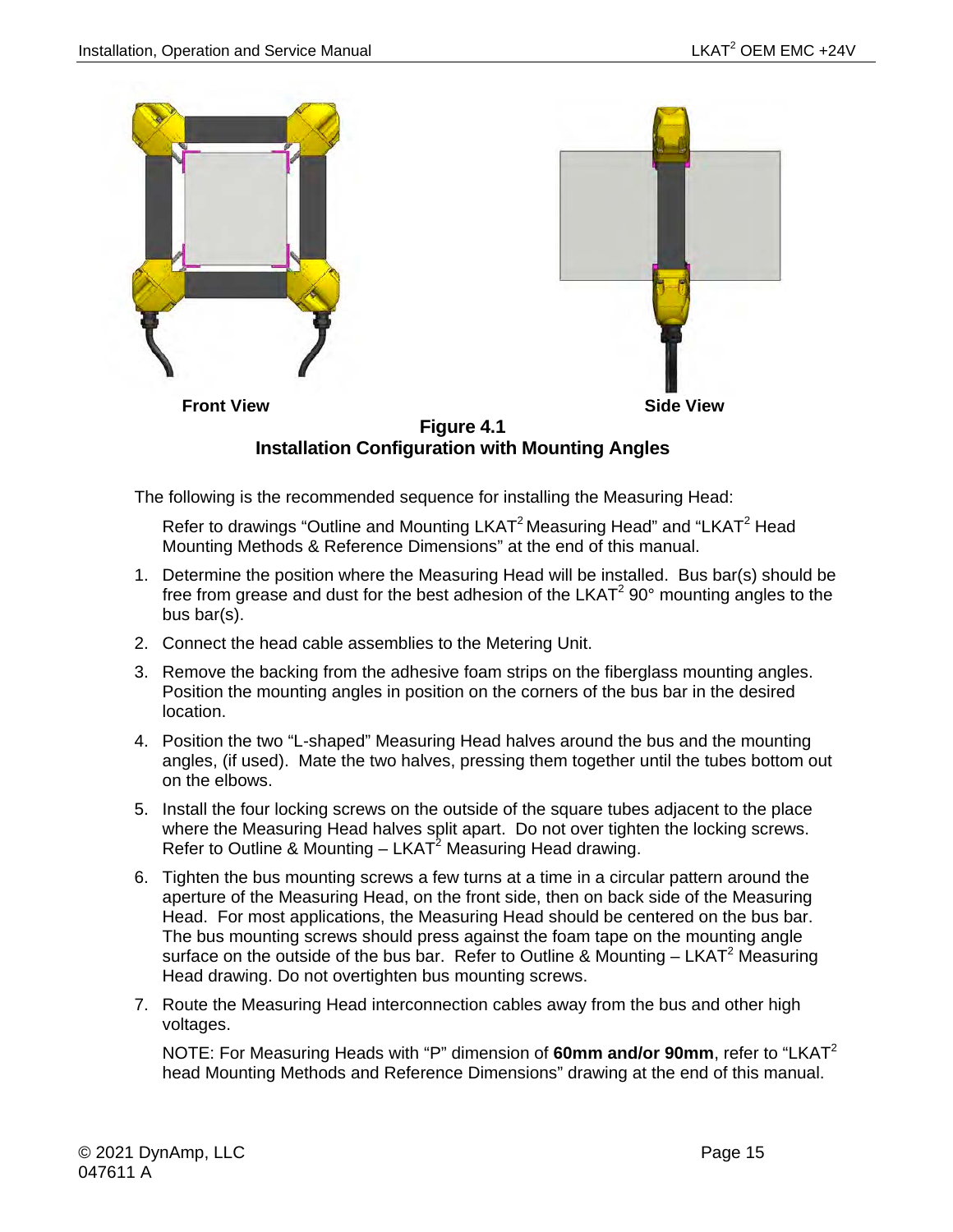## <span id="page-29-0"></span>**4.5 METERING UNIT INSTALLATION**

The location of the Metering Unit should be determined by the following factors:

- 1. Ambient air temperature must stay in the specified range at all times.
- 2. The location should not be exposed to direct sunlight.
- 3. The location should be within reach of the Measuring Head cables supplied with the system. Standard Measuring Head cable length is 33 feet (10 meters). Extra-long Measuring Head cables may also be ordered for special applications.
- 4. Route interconnection cables away from bus and other high voltages.

Refer to Metering Unit Outline & Mounting drawing at the end of this manual. Anchor the cabinet in the desired location after ensuring adequate cable reach.

- 5. Connect Measuring Head cable assemblies to the Metering Unit.
- 6. Refer to the LKAT<sup>2</sup> OEM EMC System Wiring Diagram. Connection to the input power is made via TB2 mounted on the  $LKAT^2$  OEM EMC panel. Use of 18 AWG (or larger) type SJT (or equivalent) cable for input power wiring.
- 7. The output requires up to 8 conductors for the main pc board assembly and up to 8 conductors for the optional PE PCB assembly. These cables must be connected to the TB3 on the system panel. Use of 20AWG twisted pair cable (4 or 8 pairs) is recommended.

### <span id="page-29-1"></span>**4.6 SYSTEM CHECKOUT**

Recheck all wiring connections against the drawings to ensure proper installation. Energize the LKAT<sup>2</sup> System. Confirm that the green status LEDs are illuminated. If accuracy diagnostic LED lights red, skip to "Troubleshooting an Accuracy Diagnostics Fault Indication" in the "Theory of Operation" section of this manual

Energize the rectifier to the desired test current. Calculate the expected Metering Unit output signal magnitude at the test current.

The measured Metering Unit output signal magnitude digital display (optional) should be equal to (or very close to) the expected value that was calculated.

If the Digital Display option is included in the Metering Unit, the displayed kA level should also be equal to (or very close to) the expected value that was calculated.

Refer to "Specifications" section of this manual for more information.

Photocopy the appropriate LKAT<sup>2</sup> Diagnostic Measurements Forms. Form 1 is for diagnostic measurements at zero bus current (with the Measuring Head on or off the bus). Form 2 is for diagnostic measurements with the Measuring Head installed on the bus with the bus energized. Follow the directions to measure and record necessary information.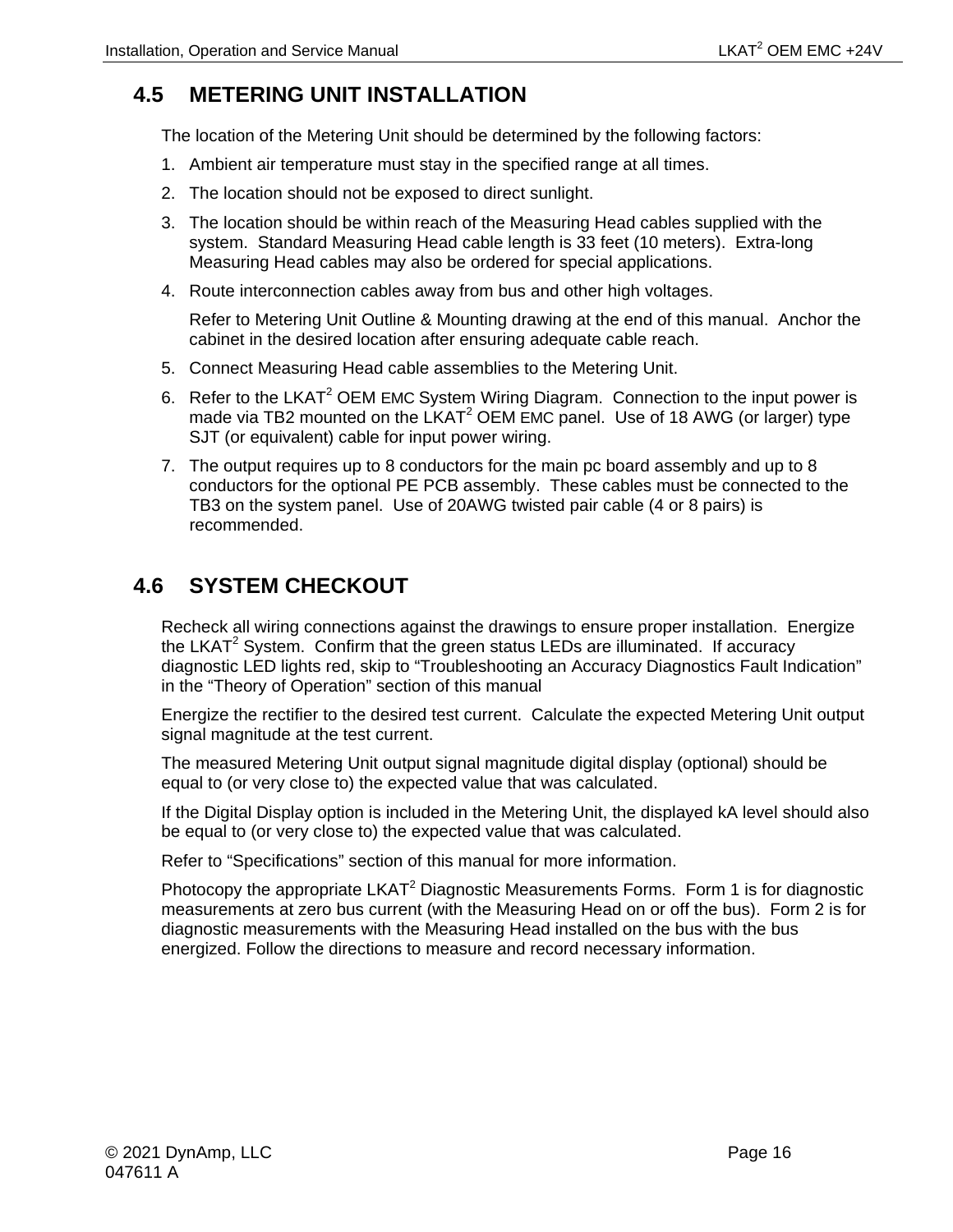#### **NOTE :**

- These forms are intended to help keep accurate records of  $LKAT^2$  functional tests.
- This information may prove valuable in the event of a malfunction.
- These measurements do not constitute system calibration.
- Space is provided for the recording of three sets of readings.
- Voltages may vary slightly with temperature extremes.
- System performance will typically remain within nominal specifications when measured levels fall within the acceptable limits shown on the forms.
- Levels must be measured and recorded under test conditions shown on the forms.
- The Metering Unit cover must be open during system checkout, as all measurements are made inside the Metering Unit on the Main pc board terminal blocks. The cover should remain firmly closed during normal operation.

**Always** complete these forms in full **before** contacting the factory.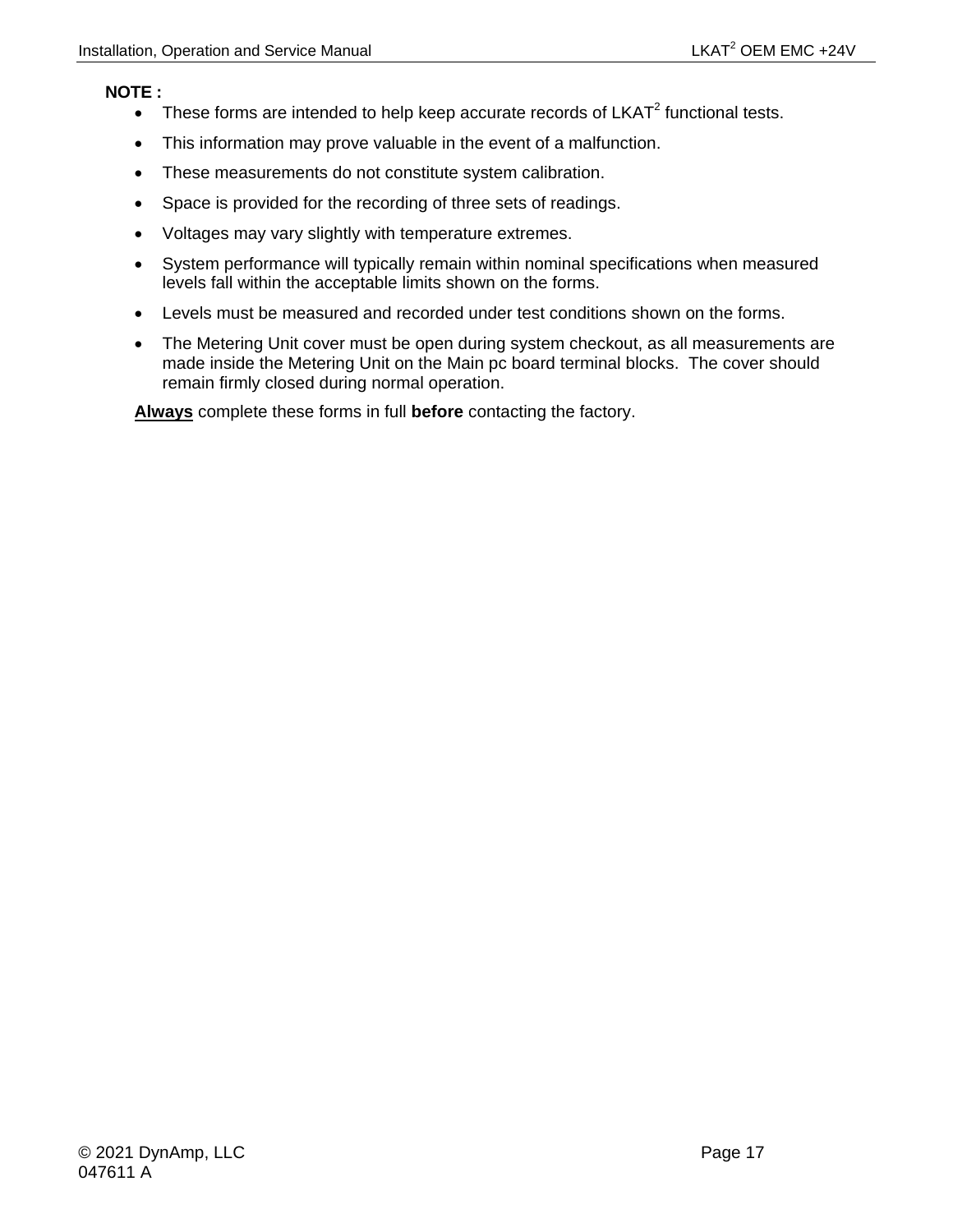#### **Form 1 LKAT2 Diagnostic Measurements Form – Zero Primary Current**

<span id="page-31-0"></span>Instructions:

- 1.) Ensure that the Metering Unit is energized and both Measuring Head halves are mated and connected to the Metering Unit.
- 2.) Ensure that Measuring Head is off bus, or that bus is de-energized.
- 3.) Measure and record the information below (make additional copies of this form as needed).
- 4.) Record Serial Numbers.

#### **TEST CONDITIONS:**

#### **ZERO PRIMARY CURRENT (Measuring Head may or may not be installed on bus); LKAT<sup>2</sup> SYSTEM must be ENERGIZED for AT LEAST ONE HOUR.**

| <b>MEASURE</b>                                              | $(+)$ DMM<br>at | $(-)$ DMM<br>at | <b>ACCEPTABLE</b><br><b>RANGE</b> | <b>DATE</b> | <b>DATE</b> | <b>DATE</b> |
|-------------------------------------------------------------|-----------------|-----------------|-----------------------------------|-------------|-------------|-------------|
| $+V_{\text{Hall}}$<br>Supply-A                              | $P4-1$          | P4-3            | $+12V$<br>$(\pm 0.5V)$            |             |             |             |
| $+V_{\text{Hall}}$<br>Supply-A                              | P4-2            | P4-3            | $+12V$<br>$(\pm 0.5V)$            |             |             |             |
| $+15V$<br>supply                                            | $P4-4$          | P4-5            | $+15V$<br>$(\pm 0.5V)$            |             |             |             |
| $-15V$<br>supply                                            | P4-6            | P4-5            | $-15V$<br>$(\pm 0.5V)$            |             |             |             |
| Input<br>A1                                                 | $P1-1$          | $P1-2$          | 0V<br>$(\pm 5mV)$                 |             |             |             |
| Input<br>A2                                                 | $P1-3$          | $P1-2$          | 0V<br>(±5mV)                      |             |             |             |
| Input<br><b>B1</b>                                          | $P2-1$          | $P2-2$          | 0V<br>$(\pm 5mV)$                 |             |             |             |
| Input<br><b>B2</b>                                          | P2-3            | $P2-2$          | 0V<br>$(\pm 5mV)$                 |             |             |             |
| Output<br>Current<br>Loop<br>Burden at<br><b>Full-Scale</b> | P3-1            | P3-2            | 10.2V<br>max                      |             |             |             |

#### **Serial Numbers :**

Metering Unit

Measuring Head -

A half\_\_\_\_\_\_\_\_\_\_\_\_\_\_ B half\_\_\_\_\_\_\_\_\_\_\_\_\_\_

| $\begin{picture}(160,170) \put(0,0){\line(1,0){100}} \put(10,0){\line(1,0){100}} \put(10,0){\line(1,0){100}} \put(10,0){\line(1,0){100}} \put(10,0){\line(1,0){100}} \put(10,0){\line(1,0){100}} \put(10,0){\line(1,0){100}} \put(10,0){\line(1,0){100}} \put(10,0){\line(1,0){100}} \put(10,0){\line(1,0){100}} \put(10,0){\line(1,0){100$<br>8<br>3<br>2<br>5 | $\circ\circ\circ\circ\circ\circ\circ$<br>P <sub>2</sub><br>P <sub>1</sub><br>$\mathcal{P}$<br>3<br>я<br>6 | <b>MAIN PCB</b><br>ASSY<br>P <sub>4</sub>         |
|-----------------------------------------------------------------------------------------------------------------------------------------------------------------------------------------------------------------------------------------------------------------------------------------------------------------------------------------------------------------|-----------------------------------------------------------------------------------------------------------|---------------------------------------------------|
| <b>INPUT &amp; SENSOR</b><br><b>DC POWER</b>                                                                                                                                                                                                                                                                                                                    | <b>INPUT &amp; SENSOR</b><br><b>DC POWER</b><br>C POWER<br>INPUTS<br>ON OPTIONAL<br><b>PE PCB</b>         | 6<br>σ<br>5<br>◎<br>O<br>4<br>3<br>$\overline{2}$ |
| <b>OUTPUT</b>                                                                                                                                                                                                                                                                                                                                                   | <b>OUTPUT</b>                                                                                             |                                                   |
| $\overline{2}$<br>8<br>$\overline{7}$<br>5<br>6<br>3<br>$\Delta$<br>P <sub>3</sub><br>のプの                                                                                                                                                                                                                                                                       | 8<br>3<br>7<br>$\mathcal{P}$<br>5<br>6<br>4<br>P <sub>9</sub><br>@Q                                       |                                                   |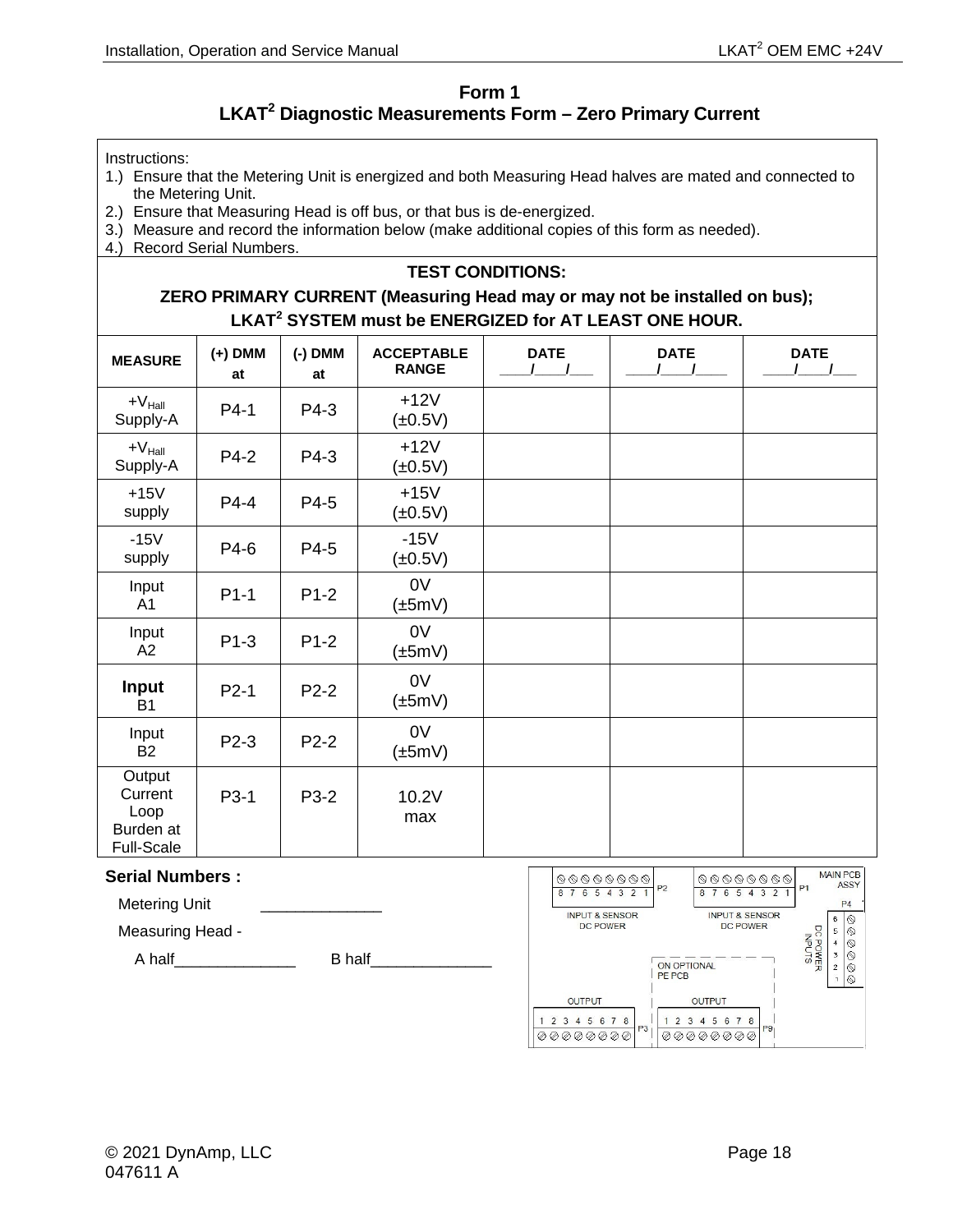#### **Form 2**

#### **LKAT2 Diagnostic Measurements Form – Energized Primary Bus**

#### <span id="page-32-0"></span>Instructions:

- 1.) Ensure that the Metering Unit is energized and both Measuring Head halves are mated and connected to the Metering Unit.
- 2.) Ensure that Measuring Head is on bus and that bus is energized.
- 3.) Measure and record the information below (make additional copies of this form as needed).
- 4.) Record Serial Numbers and Current Loop Burden Resistance (Ohms).

#### **TEST CONDITIONS:**

#### **ENERGIZED PRIMARY BUS;**

#### **LKAT<sup>2</sup> SYSTEM must be ENERGIZED for AT LEAST ONE HOUR.**

| <b>MEASURE</b>                                              | $(+)$ DMM<br>at | $(-)$ DMM<br>at | <b>ACCEPTABLE</b><br><b>RANGE</b>          | <b>DATE</b><br>$\sqrt{1}$ | <b>DATE</b> | <b>DATE</b><br>$\overline{\phantom{a}}$ |
|-------------------------------------------------------------|-----------------|-----------------|--------------------------------------------|---------------------------|-------------|-----------------------------------------|
| $+V_{\text{Hall}}$<br>Supply-A                              | $P4-1$          | P4-3            | $+12V$<br>$(\pm 0.5V)$                     |                           |             |                                         |
| $+V_{\text{Hall}}$<br>Supply-A                              | P4-2            | P4-3            | $+12V$<br>$(\pm 0.5V)$                     |                           |             |                                         |
| $+15V$<br>supply                                            | $P4-4$          | P4-5            | $+15V$<br>$(\pm 0.5V)$                     |                           |             |                                         |
| $-15V$<br>supply                                            | P4-6            | P4-5            | $-15V$<br>$(\pm 0.5V)$                     |                           |             |                                         |
| Input<br>A1                                                 | $P1-1$          | $P1-2$          | Within<br>±25mV of<br>Input A2             |                           |             |                                         |
| Input<br>A2                                                 | $P1-3$          | $P1-2$          | Within<br>±25mV of<br>Input A1             |                           |             |                                         |
| Input<br><b>B1</b>                                          | $P2-1$          | $P2-2$          | Within<br>±25mV of<br>Input B <sub>2</sub> |                           |             |                                         |
| Input<br><b>B2</b>                                          | P2-3            | $P2-2$          | Within<br>±25mV of<br>Input B1             |                           |             |                                         |
| Output<br>Current<br>Loop<br>Burden at<br><b>Full-Scale</b> | P3-1            | P3-2            | 10.2V<br>max                               |                           |             |                                         |

#### **Serial Numbers :**

Metering Unit

Measuring Head -

A half\_\_\_\_\_\_\_\_\_\_\_\_\_\_ B half\_\_\_\_\_\_\_\_\_\_\_\_\_\_

Nominal Current Loop Burden Resistance (Ohms) \_\_\_\_\_\_\_\_\_

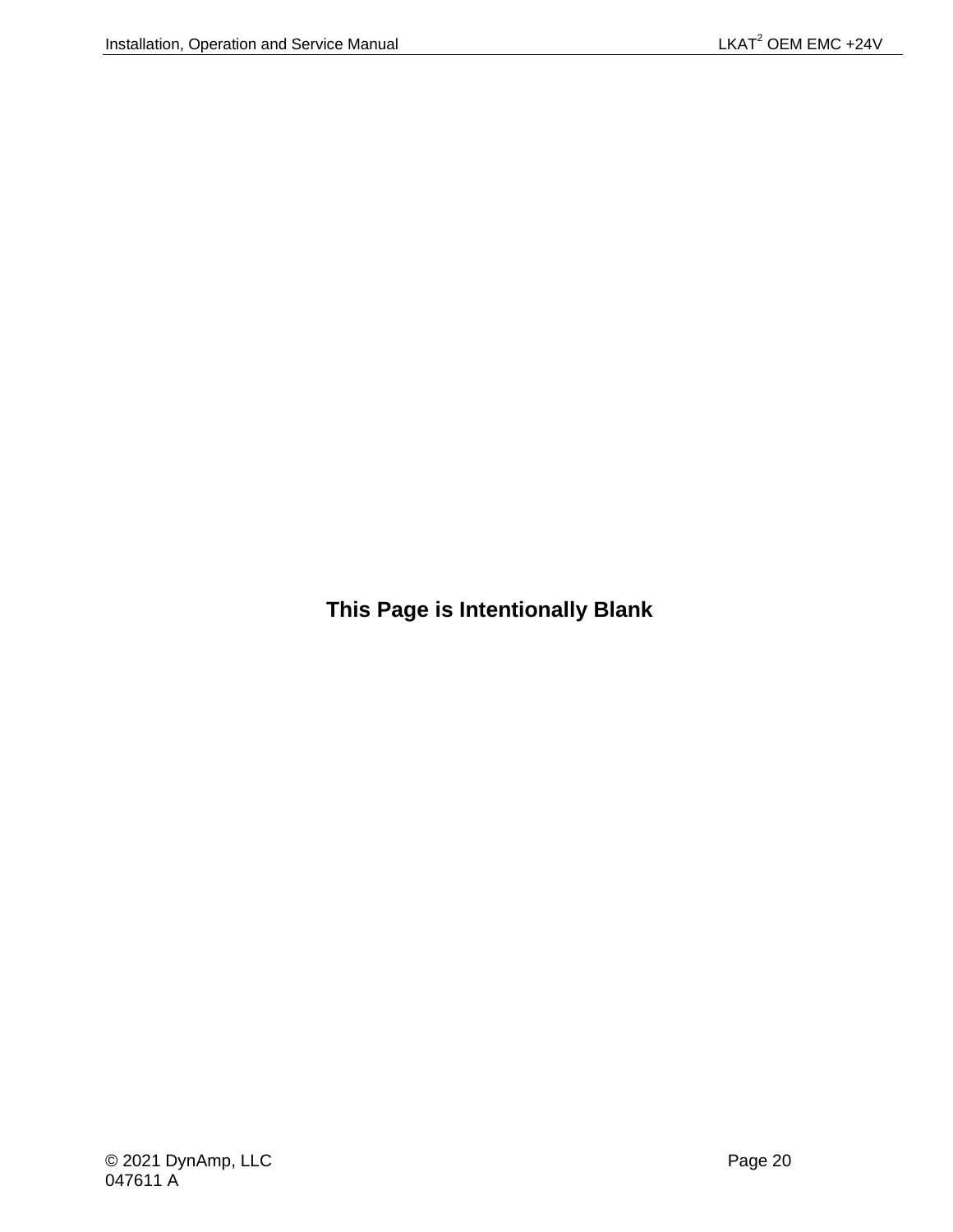# <span id="page-34-0"></span>**5. THEORY OF OPERATION**

# <span id="page-34-1"></span>**5.1 GENERAL**

The LKAT<sup>2</sup> System uses open-loop, open-path (OLOP) technology to convert the magnetic field associated with a current carrying conductor into an isolated milliampere current loop output. This output is scaled to be proportional to the primary conductor current. In addition, a local digital display of the primary bus current (in kiloAmperes) is visible when the optional RMS Display pc board is added to Metering Unit.

Each Measuring Head is a sealed unit and is not designed for repair in the field. However, a working knowledge of the LKAT<sup>2</sup> System theory of operation will help facilitate timely and accurate diagnosis in the event of problems.

# <span id="page-34-2"></span>**5.2 OLOP TECHNOLOGY**

The term "open-loop" means that the magnetic circuit does not generate an opposing magnetic field to null the field produced by the primary conductor inside the Measuring Head. The term "open-path" indicates that the sensor is an air-core design, without magnetic core material.

The LKAT<sup>2</sup> System operation is based on Ampere's Law, which states: "the line integral of B (magnetic flux density) around any closed path is equal to  $\mu_0$  (permeability multiplied by current)". In practical terms, this means that integrating a closed path around a primary conductor will yield a value proportional to the net primary current.

This integration is implemented using a specific array of Hall Effect ICs. The LKAT<sup>2</sup> System effectively minimizes errors typically present in other open-loop sensors: zero drift, thermal drift, position sensitivity, and susceptibility to external magnetic fields. The absence of a magnetic core practically eliminates errors due to saturation, hysteresis, and core set (remanence) commonly associated with ferrite material.

A generalized block diagram of the LKAT<sup>2</sup> System is shown in Figure 5.1.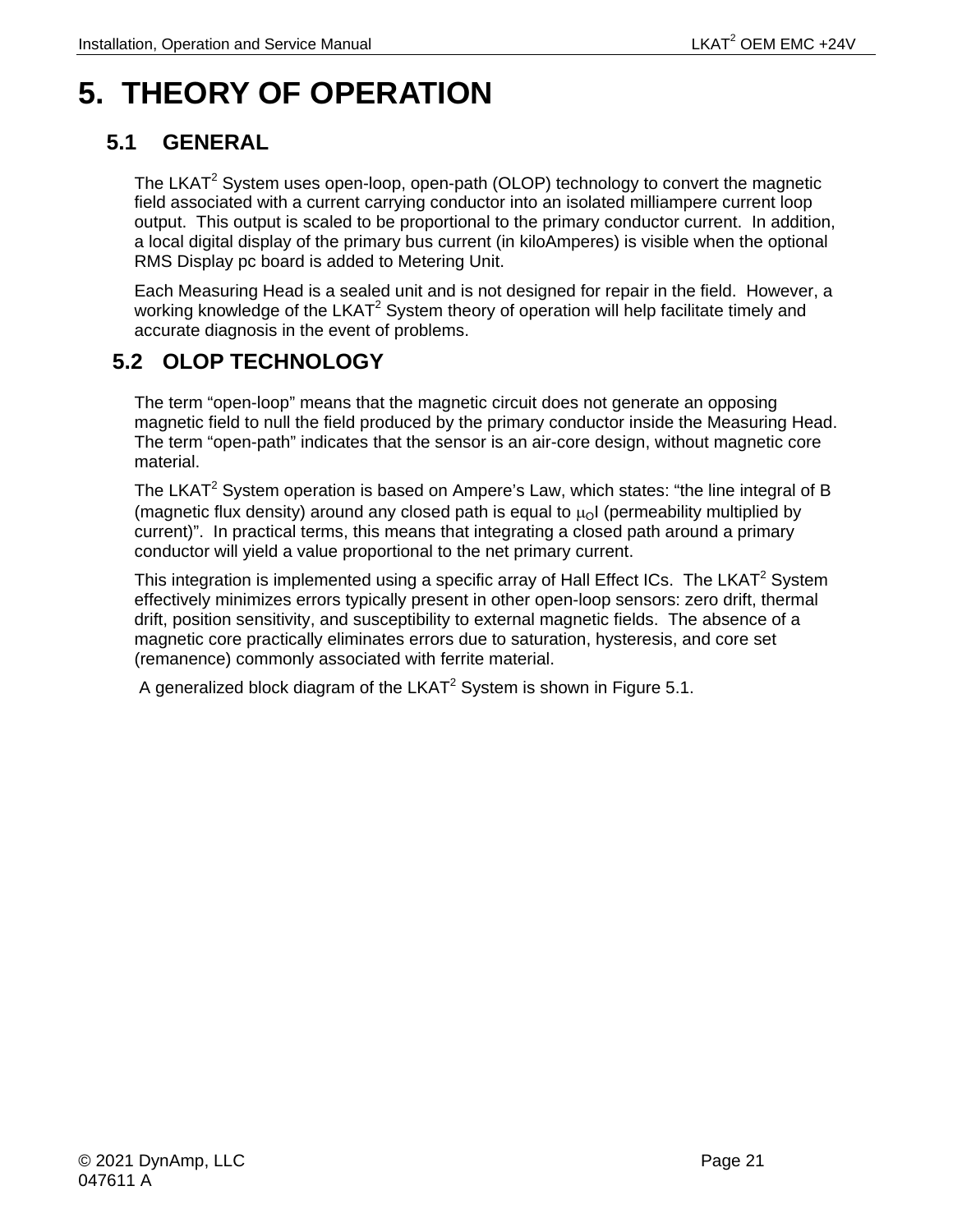

**Figure 5.1 Block Diagram of the LKAT2 System**

## <span id="page-35-1"></span><span id="page-35-0"></span>**5.3 SYSTEM FUNCTIONAL DESCRIPTION**

The flux density associated with the primary current is sensed by arrays of Hall ICs in the Measuring Head. The outputs of these devices are summed and filtered, then transmitted to the Metering Unit where these signals are dc biased and scaled. The Accuracy Diagnostics status LEDs and relay contacts are driven by a signal input that compares the various Hall groups with voltage setpoints. When the Hall group signal exceeds the reference, the green LED will go out and the red LED will illuminate. The relay coil will change state under the same conditions. The Trip Setpoint LEDs and relay contacts operate in a similar manner.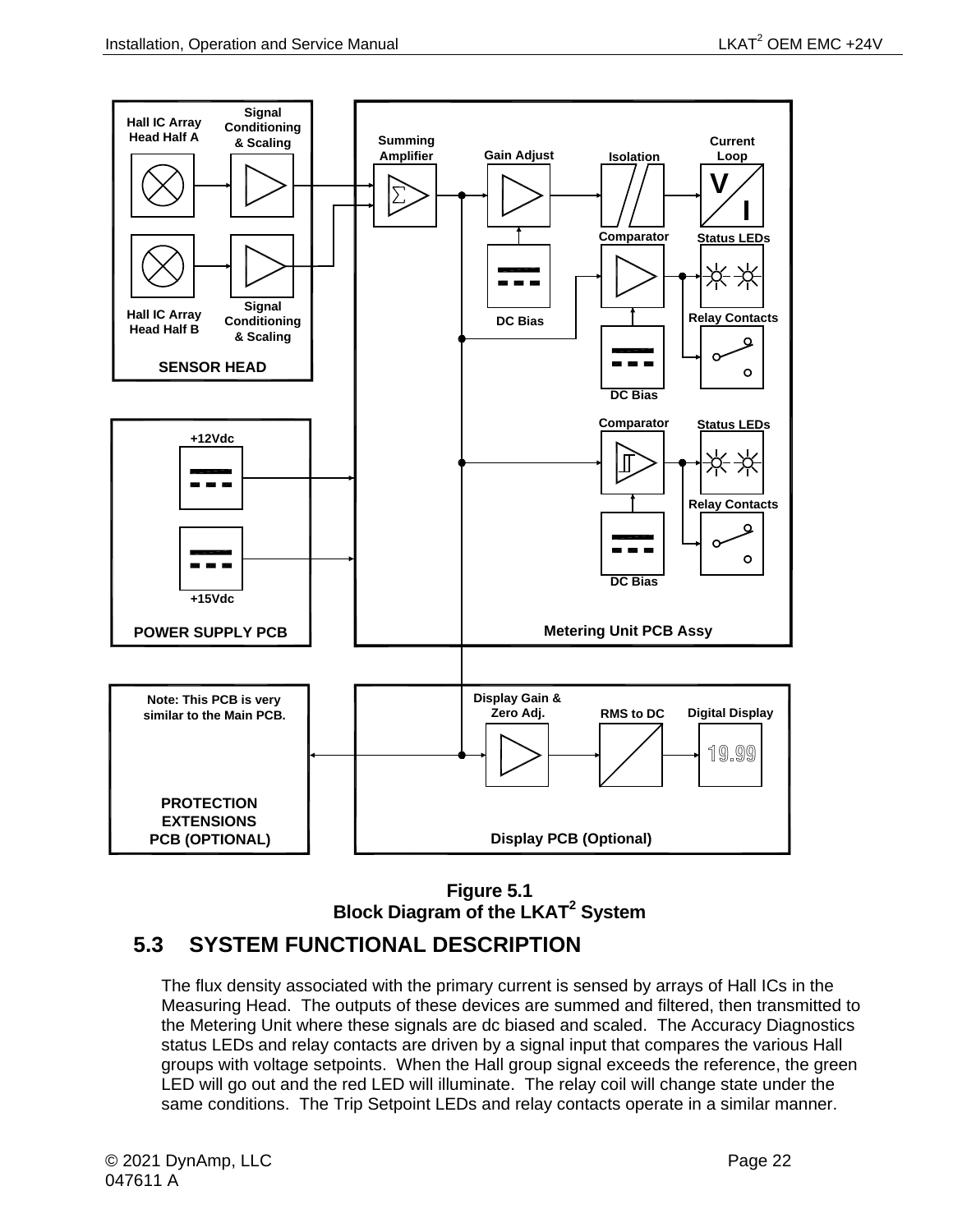Main PCB LED is a RED / GREEN the Accuracy Diagnostics status LED. This LED indicator and Main PCB relay CR2 contacts may be used to monitor the following conditions:

- Measuring Head imbalance
- Power supply failure
- Measuring Head disconnected
- Sensor electronics failure
- Other circuit failures causing loss of measurement accuracy

Occurrence of one or more of the conditions above will change the state of the CR2 relay coil, changing the state of the contacts and changing the LED indication from green to red. Refer to the section "Troubleshooting an Accuracy Diagnostics Fault Indication" in this chapter for more information about determining the cause and eliminating a fault condition.

Refer to section "Failsafe" / "Non-Failsafe" Configuration in this chapter for more information about Alarm Relays.

# <span id="page-36-0"></span>**5.4 LKAT2 METERING UNIT**

Refer to drawings in the back of this manual.

Input power connects to the Power Supply pc board assembly. The power supply pc board includes a non-replaceable slo-blo type fuse, in-rush and overcurrent protection, as well as overvoltage clamping. The power supply provides outputs of ±15Vdc and +12Vdc required by the system electronics. These outputs connect to the Main pc board assembly via a short wire harness.

Connections to the Measuring Head are made via the Main pc board assembly.

# <span id="page-36-1"></span>**5.5 LKAT2 MEASURING HEAD INTERCHANGEABILITY**

DO NOT connect LKAT Classic or LKAT Plus Measuring Heads to a LKAT<sup>2</sup> Metering Unit doing so will damage them.

LKAT<sup>2</sup> Measuring Heads of various sizes will operate properly when connected to the LKAT<sup>2</sup> Metering Unit. However, the LKAT<sup>2</sup> System is *factory calibrated as a system*. As a result, optimal measurement accuracy is achieved when the Metering Unit is connected to the Measuring Head it was calibrated with, and installed on the size bus bar it was designed for.

### <span id="page-36-2"></span>**5.6 TROUBLESHOOTING AN ACCURACY DIAGNOSTICS FAULT INDICATION**

A problem may be detected when the LKAT<sup>2</sup> System is energized with A and B Measuring Head cables connected to the Metering Unit. When the Main PCB AD status LED illuminates RED and / or Main PCB CR2 status relay coil changes state, a possible fault condition has been detected. This is true whether or not the Measuring Head is installed on the bus. The following table is intended to help the user determine and eliminate the cause of the fault.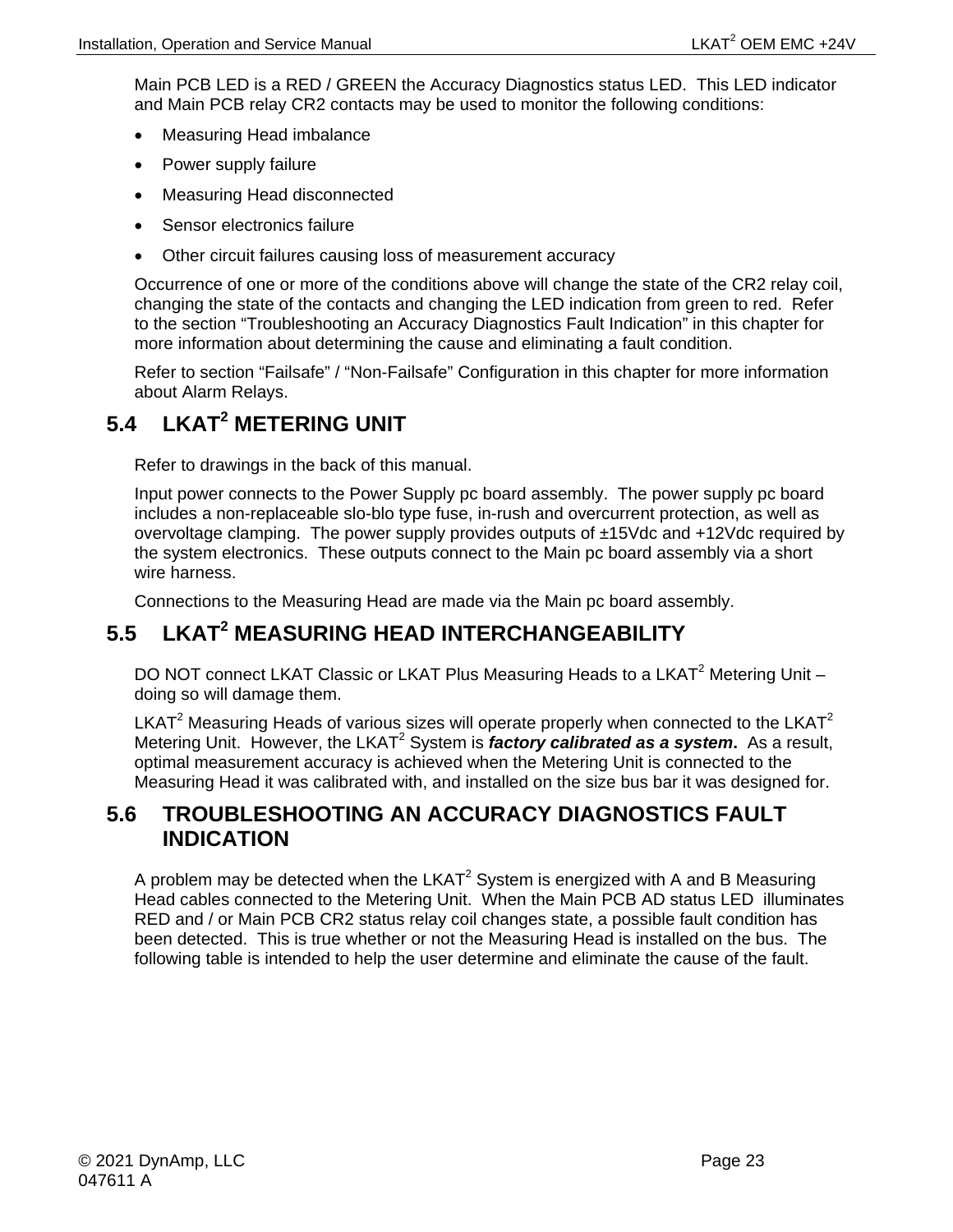<span id="page-37-1"></span>

| <u>Houbleshooting an Accuracy Diagnosites Fault Indication</u> |                 |                                |                       |              |                                              |                                                                                                                      |
|----------------------------------------------------------------|-----------------|--------------------------------|-----------------------|--------------|----------------------------------------------|----------------------------------------------------------------------------------------------------------------------|
| Main<br>Green LED                                              | Main<br>Red LED | ပ္ပ္<br>Contact<br>P3-3 to P3- | $\overline{6}$<br>SUS | OFF<br>SUS   | Possible problem                             | Action / Check                                                                                                       |
| <b>ON</b>                                                      | <b>OFF</b>      | Open                           | X                     | $\mathsf{X}$ | System operating<br>properly                 | DC measurements (optional)                                                                                           |
| <b>OFF</b>                                                     | <b>OFF</b>      | Closed                         | X                     | X            | No input power                               | Verify input power connection                                                                                        |
| <b>OFF</b>                                                     | <b>OFF</b>      | Closed                         | X                     | $\mathsf{X}$ | DC power supply<br>problem                   | Verify DC power on main PCB                                                                                          |
| <b>OFF</b>                                                     | <b>ON</b>       | Closed                         | X                     | $\mathsf{X}$ | <b>Measuring Head</b><br>halves disconnected | Verify Measuring Head interconnections at<br><b>Metering Unit</b>                                                    |
| <b>OFF</b>                                                     | <b>ON</b>       | Closed                         | X                     |              | <b>Measuring Head</b><br>imbalance           | Adjust position of Measuring Head for<br>green ON, red OFF                                                           |
| <b>OFF</b>                                                     | <b>ON</b>       | Closed                         | X                     | $\mathsf{X}$ | <b>Measuring Head</b><br>malfunction         | Measure head input signals at zero bus<br>current; output should be < 5mVdc;<br>substitute known good Measuring Head |
| <b>OFF</b>                                                     | ON              | Closed                         | X                     | X            | Other problem                                | Contact factory                                                                                                      |

**Table 5.1 Troubleshooting an Accuracy Diagnostics Fault Indication** 

# <span id="page-37-0"></span>**5.7 SYSTEM CALIBRATION OVERVIEW**

DynAmp does not specify exact required intervals of calibration for its products.

The end user of the product is responsible for identifying the appropriate interval between calibrations. The intervals should be determined based on the following factors:

- Requirements of a Quality Management System
- Accuracy and permissible limits of errors
- Purpose and usage
- Experience with similar products
- Stability of the product
- Past history
- Other characteristics of the product

Reference: "ISO/IEC 17025:2017, General requirements for the competence of testing and calibration laboratories" and Laboratory Accreditation Bureau "Guidance for Documenting and Implementing ISO/IEC 17025:2005 and Laboratory Guidance."

As a guideline, DynAmp recommends a 24-month interval of calibration for all permanently installed products and a 12-month interval of calibration for all products used in portable applications.

Calibration may be performed as:

- Field Calibration (On Process Bus)
- Field Calibration (On Test Bus)
- Factory Calibration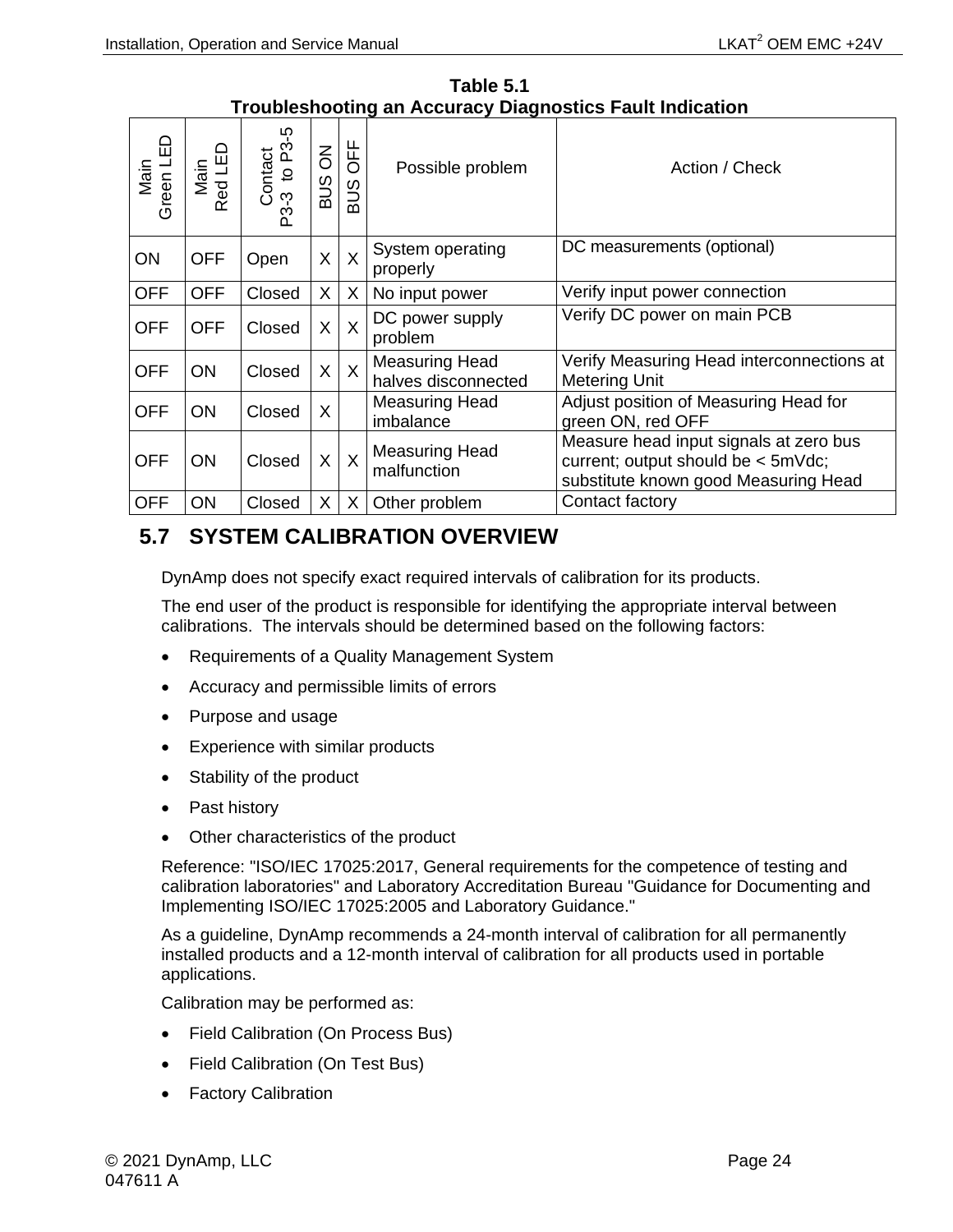#### **IMPORTANT NOTE**

DynAmp, LLC assumes no responsibility for the accuracy of  $LKAT<sup>2</sup>$  Systems calibrated by any person other than a DynAmp, LLC Technician.

Generally, system calibration compares the output of the device under test ("DUT") to a reference.

The best calibration method is to return  $LKAT<sup>2</sup>$  Systems to the factory for calibration on a test bus in a very controlled environment with extremely stable and accurately measured current. This requires that the LKAT<sup>2</sup> Measuring Head be removed from process bus. The Measuring Head and associated Metering Unit must be returned together, and should have the same serial number. The signal output and input power cable assemblies do not need to be returned for factory calibration. Specific details of factory calibration are beyond the scope of this manual.

Field calibration is possible using a 0.1% accurate current measurement system, such as the DynAmp LKP, LKCO or Opti-Cal as a reference. Due to significantly larger size and mass, it may be difficult to install a comparably rated LKP Measuring Head on the same bus as the LKAT<sup>2</sup>. An existing LKCO or DynAmp's portable Opti-Cal system is better suited for this purpose.

Field calibration accuracy depends on the stability of the test bus current, the accuracy of the reference current measurement system and ammeters, as well as the linearity of the LKAT<sup>2</sup> System.

### <span id="page-38-0"></span>**5.8 CALIBRATION ADJUSTMENTS**

#### **IMPORTANT NOTE**

To avoid injury and/or electrical shock, personnel performing calibration must review and observe all hazard warnings and safety precautions stated throughout this product manual.

 $LKAT<sup>2</sup>$  System calibration adjustments are summarized below.

All Bias and Zero adjustments are made at zero bus current.

All Scaling and Gain adjustments are typically made at full-scale current.

Refer to pc board assembly drawings at the end of this manual for location of switches and potentiometers, as well as tables listing proper switch settings. Except for step 1) below, each table is shown on the appropriate pc board assembly drawing.

Forms 1 and 2 are used to check and record system power supply and channel voltages.

Main PCB – Current Loop Output

- Output Bias (coarse) : SW2C…SW2F
- Output Type : SW6
- Output Gain (coarse) : SW3
- Output Bias (fine) : Trimpot
- Output Gain (fine): Trimpot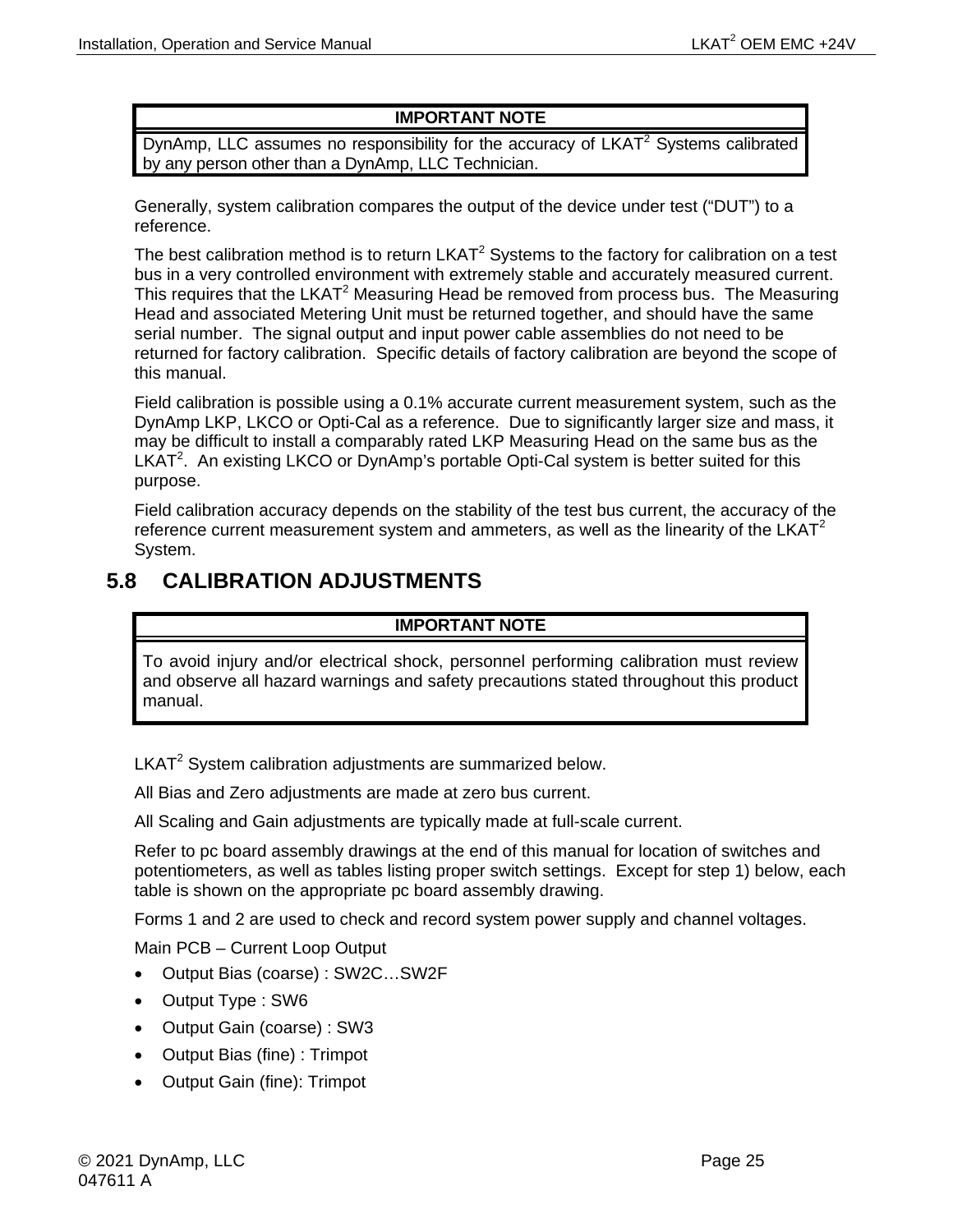Main PCB – Trip 1 Setpoint

- Trip 1 Protection Polarity : SW2A and SW2B
- Trip 1 Setpoint : Trimpots (medium) and (fine)

Optional PE PCB – Current Loop Output

- Output Bias (coarse) : SW4
- Output Type : SW5
- Output Gain (coarse) : SW1 and SW2
- Output Bias (fine) : Trimpot
- Output Gain (fine) : Trimpot

Optional PE PCB – Trip 2 & 3 Setpoints

- Trip 2 Protection Polarity : SW3
- Trip 2 Setpoint : R33 (medium) and R46 (fine)
- Trip 3 Protection Polarity : SW3
- Trip 3 Setpoint : R34 (medium) and R47 (fine)

Optional RMS Display PCB – Display

- Decimal Point position
- DPM Mode
- RMS Signal Conditioning Options : SW1F, G, & H (SW1-6, 7, & 8)
- Input Scale Factor : SW1E (SW1-5)
- Input Attenuation : SW1A, B, C, & D (SW1-1, 2, 3, & 4)
- DPM Gain (fine) : R12

#### **NOTE**

The Optional PE and/or RMS Display pc board assemblies may be added, configured and calibrated in the field. In this case, the Main pc board assembly output signal is used as the reference output signal with the  $LKAT<sup>2</sup>$  System measuring normal bus current.

## <span id="page-39-0"></span>**5.9 FIELD CONFIGURATION OF TRIP SETPOINTS**

Trip setpoints may be re-configured on site for any level between 5% and 100% of full-scale. The trip polarity may also be re-configured on site. However, the Accuracy Diagnostics trip setpoint should not be adjusted without consulting the factory.

Refer to assembly drawings for the Main pc board and PE pc board (optional) included at the end of this manual. To change trip polarity adjust SW2A and SW2B according to the table on the assembly drawing.

The trip setpoint is proportional to the current where the trip will occur: "Trip Current" – from Metering Unit nameplate.

The easiest method to check or change trip setpoints is to use the DynAmp LKAT MUT system which is specifically designed to simplify this process as well as verify proper operation afterwards.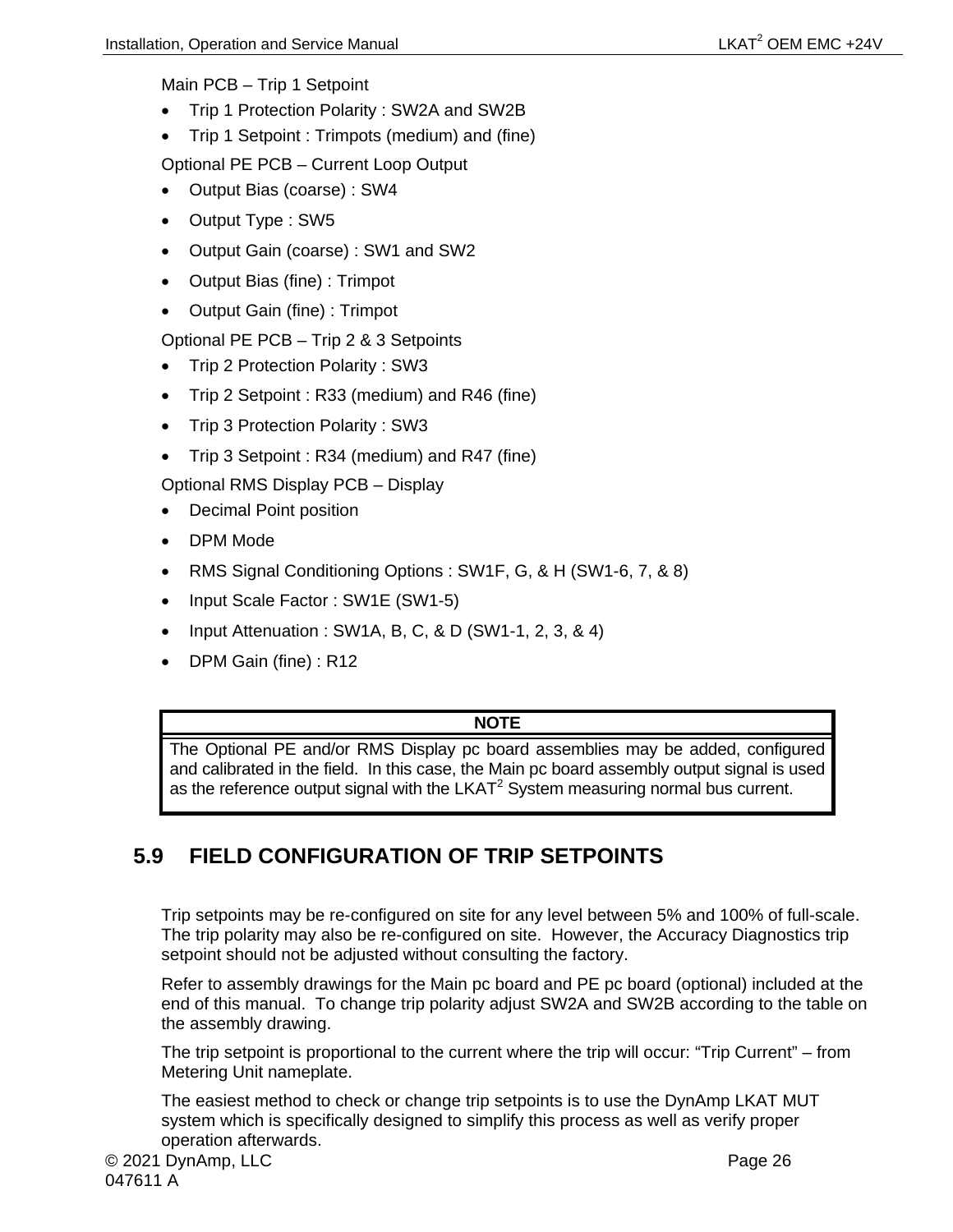To configure the trip setpoint without the LKAT MUT or complete test stand, the following method can be used.

Refer to Table 5.2, "Trip Configuration Details". Measure the existing setpoint voltage  $(V<sub>STPT</sub>)$ ; use the equation below to calculate the new setpoint voltage. Adjust coarse and fine potentiometers to produce calculated New  $V<sub>STPT</sub>$ .

| Example:<br>Old $VSTPT$<br>7V<br><b>Old Trip Current</b><br>70kA<br>$=$<br>New Trip Current<br>80kA<br>$=$ | Old $VSTPT$ |
|------------------------------------------------------------------------------------------------------------|-------------|
| $= 8V$ (New $VSTPT$ )<br>80kA<br>7V<br>X<br>70kA                                                           |             |

**Table 5.2 Trip Configuration Details** 

<span id="page-40-1"></span>

| <b>THE SOUTH SHOULD CLAIMS</b>                                                     |                  |               |             |  |  |
|------------------------------------------------------------------------------------|------------------|---------------|-------------|--|--|
| <b>Trip Circuit</b>                                                                | $VSTPT$ Location | Medium Adjust | Fine Adjust |  |  |
|                                                                                    |                  | Trimpot       | Trimpot     |  |  |
|                                                                                    | TP6              | R91           | <b>R98</b>  |  |  |
| (Main)                                                                             | (Main)           |               |             |  |  |
|                                                                                    | TP <sub>2</sub>  | R33           | R46         |  |  |
| (PE)*                                                                              | PE)*             |               |             |  |  |
| 3                                                                                  | TP3              | R34           | R47         |  |  |
| 'PE)*<br>(PE)*                                                                     |                  |               |             |  |  |
| Use TP0 for zero volt reference (circuit common) for voltage measurements for trip |                  |               |             |  |  |
| setpoint configuration.                                                            |                  |               |             |  |  |
| * Optional                                                                         |                  |               |             |  |  |

#### **NOTE**

The LKAT $^2$  is supplied with factory configured trip setpoints configured as specified in the  $LKAT<sup>2</sup>$  Worksheet at the time of order. If the trip setpoints are reconfigured in the field, the customer must realize that the trip setpoints shown on the LKAT<sup>2</sup> Metering Unit nameplate will no longer be correct. In this case, DynAmp suggests that the nameplate be changed to reflect the new trip setpoint (following reconfiguration).

## <span id="page-40-0"></span>**5.10 EARTH GROUNDING**

Here is a detailed description of the Earth Ground connection path:

- 1. The input power cable assembly connects CONN4 to the mains power.
- 2. Refer to the LKAT<sup>2</sup> OEM EMC System Wiring Diagram and wire system accordingly.
- 3. The earth ground wire connects from CONN4 to the FLTR1 metal case only. The FLTR1 metal enclosure is not connected to copper foil traces on the Power Supply PC board assembly, the steel standoff inserts or the steel PCB mounting bracket.
- 4. The Earth Ground connection is only used to shunt common mode noise to earth.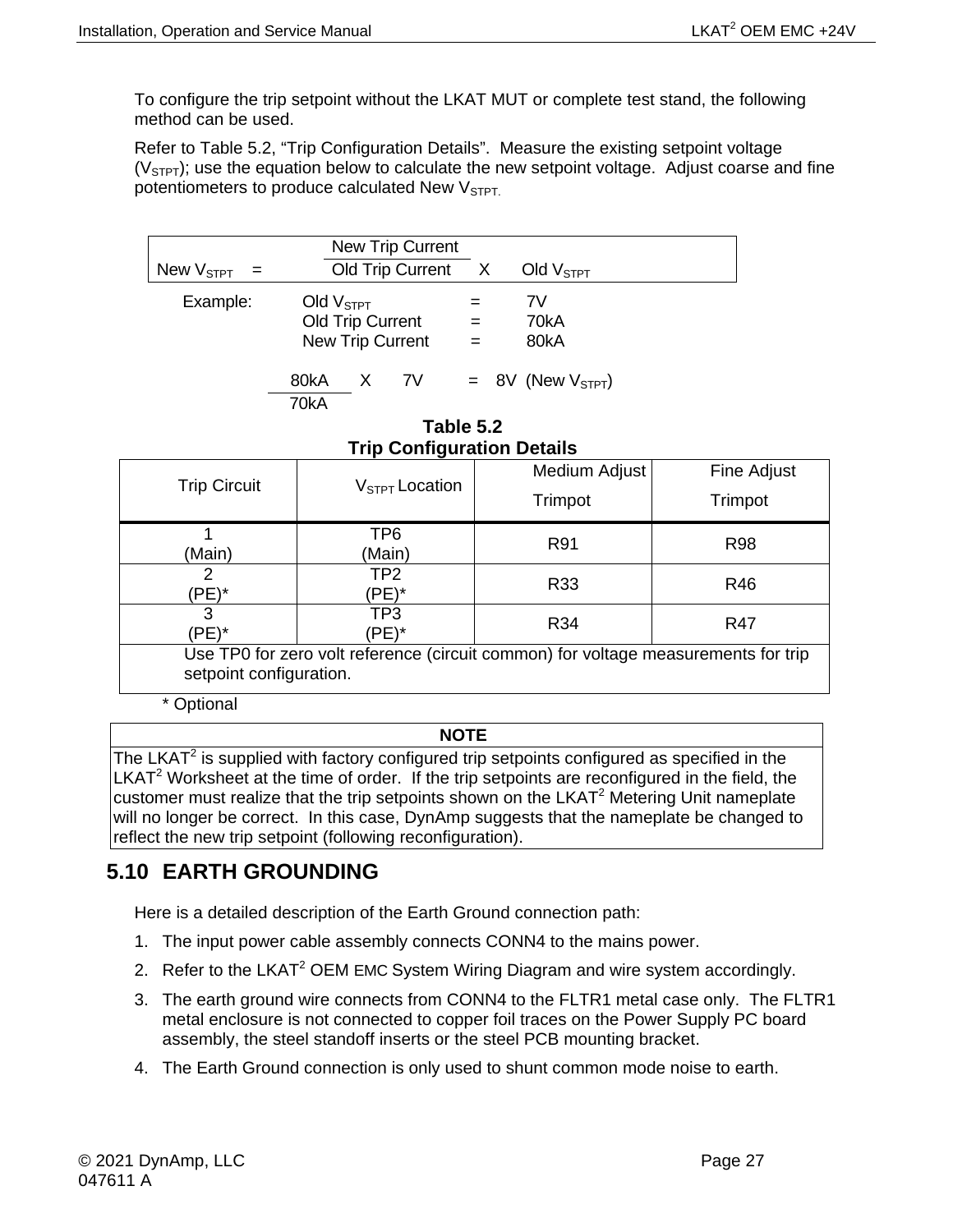#### **IMPORTANT NOTE**

There is no electrical connection from any part of the  $LKAT<sup>2</sup>$  Main PCB or its optional daughter PCBs to Earth / Chassis ground or the steel PCB mounting bracket or panel. There is no electrical connection between the steel PCB mounting bracket or panel to Earth Ground.

### <span id="page-41-0"></span>**5.11 CONFIGURING THE LOW PASS FILTER**

The LKAT<sup>2</sup> System includes a two pole configurable low pass filter. This filter may be enabled without affecting the scaling of the output in the pass band. The frequency response of the LKAT<sup>2</sup> without the low pass filter activated is shown in Figure 3.1.

Refer to the Main pc board assembly drawing at the end this manual.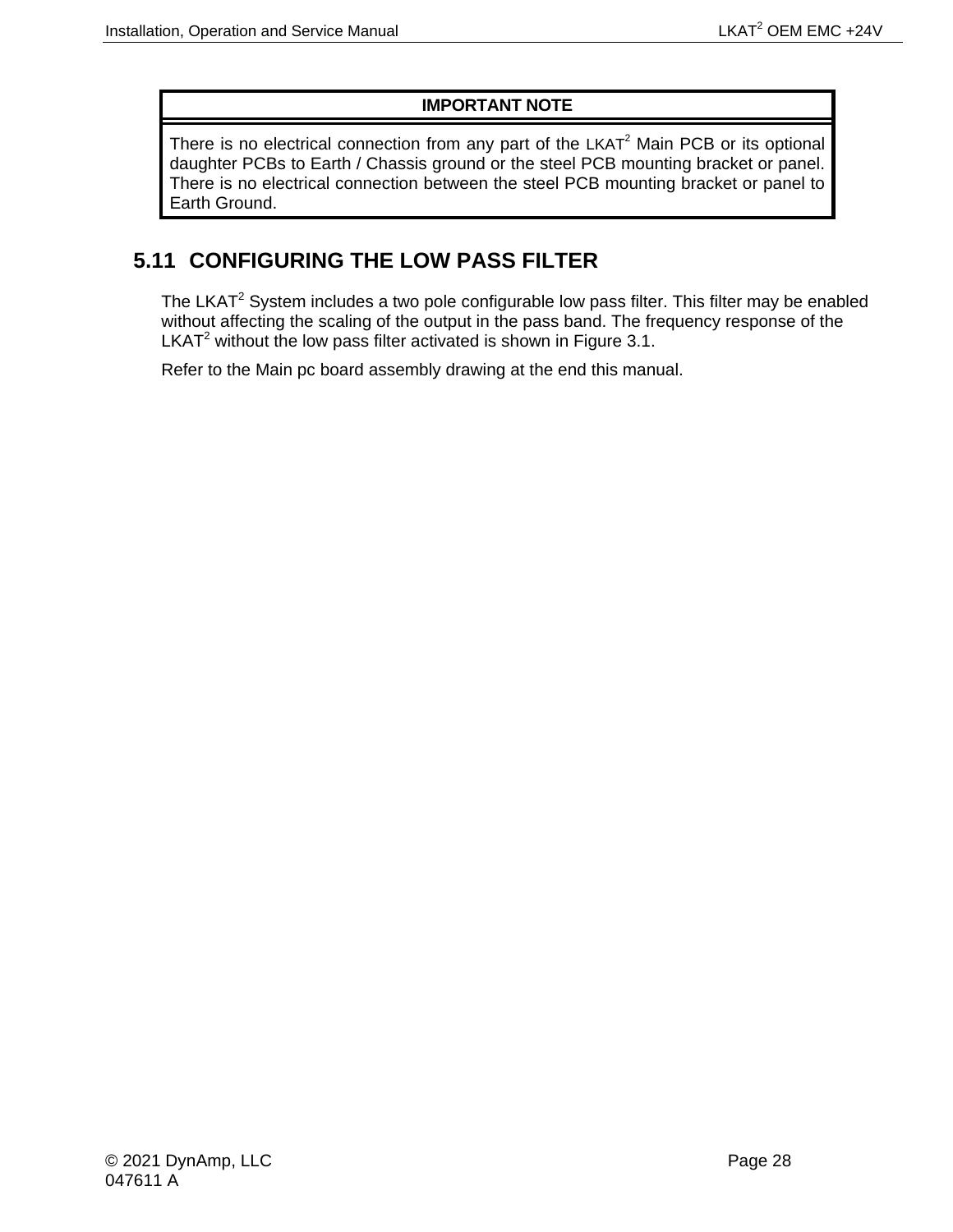# <span id="page-42-0"></span>**5.12 "FAILSAFE" / "NON-FAILSAFE" CONFIGURATION**

The LKAT $2$  System relay outputs are failsafe as factory configured. When the system is energized, all relay coils are energized and all contacts change state; that is, open contacts close and closed contacts open. During any alarm condition, relay coils de-energize, which changes the state of the relay contacts.

In the failsafe configuration, loss of input power to the  $LKAT<sup>2</sup>$  Metering Unit de-energizes the alarm relay coils. This causes the relay contacts to change state and indicate an alarm condition. For some applications, the user requires that Trip1 to be "non-failsafe". That is, the system should not produce an alarm when there is loss of input power. Alarm conditions other than loss of input power must continue to result in an alarm. Trip1 relay contacts can be configured for Non-Failsafe operation. AD relay contacts are failsafe only. Trip2 and Trip3 relay contacts (present on optional PE PCB assembly) are failsafe only.

Table 5.3 shows the status of the  $LKAT^2$  alarm relay contacts. The alarm relay contact condition is shown as it exists at the customer connections to the metering unit.

<span id="page-42-1"></span>To convert the LKAT<sup>2</sup> System Trip1 to non-failsafe operation requires modification of the Main pc board assembly. Contact factory.

### **Table 5.3 LKAT2 Alarm Relay Status**

| <b>Non-Failsafe Metering Unit Configuration</b> |                    |                     |                           |                                     |  |  |
|-------------------------------------------------|--------------------|---------------------|---------------------------|-------------------------------------|--|--|
| Alarm<br>Name                                   | <b>Contact Set</b> | <b>POWER</b><br>OFF | POWER ON<br><b>NORMAL</b> | POWER ON<br><b>ALARM</b><br>TRIPPED |  |  |
| Trip2                                           | P9-6 to P9-8       | Closed              | Open                      | Closed                              |  |  |
|                                                 | P9-6 to P9-7       | Open                | Closed                    | Open                                |  |  |
| Trip3                                           | P9-3 to P9-5       | Closed              | Open                      | Closed                              |  |  |
|                                                 | P9-3 to P9-4       | Open                | Closed                    | Open                                |  |  |
| Trip1                                           | P3-6 to P3-8       | <b>Open</b>         | Open                      | Closed                              |  |  |
|                                                 | P3-6 to P3-7       | <b>Closed</b>       | Closed                    | Open                                |  |  |
| <b>AD</b>                                       | P3-3 to P3-5       | Closed              | Open                      | Closed                              |  |  |
|                                                 | P3-3 to P3-4       | Open                | Closed                    | Open                                |  |  |

(As found at Customer Connection to Metering Unit)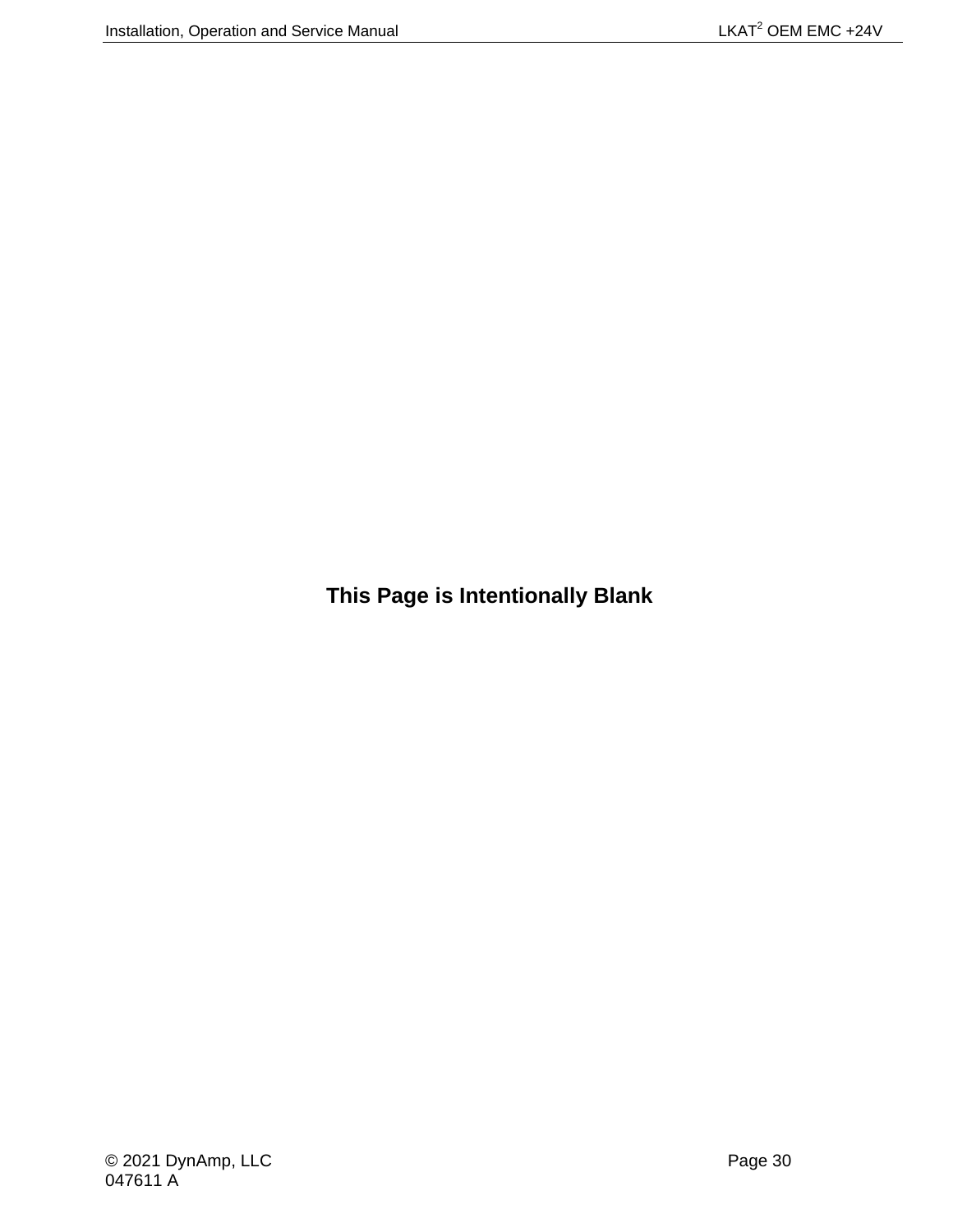# <span id="page-44-0"></span>**6. MAINTENANCE & SPARE PARTS**

## <span id="page-44-1"></span>**6.1 PERIODIC MAINTENANCE**

As is true with any electronic system, proper maintenance will tend to prolong the service life. DynAmp, LLC recommends the following program be performed at the recommended interval to prevent or detect damage to the LKAT<sup>2</sup> System and to ensure reliable performance. Always use appropriate measures to correct any problems found. Following the suggested maintenance schedule may assist in early diagnosis of problem(s) to minimize repairs and down time.

#### **IMPORTANT NOTE:**

If Main pc board LED (AD Status LED) is illuminated RED and / or the status relay coil de-energizes, a fault condition may exist in the  $LKAT<sup>2</sup>$  electronics. When this occurs, the system may require immediate attention. Refer to "Troubleshooting an Accuracy Diagnostics Fault Indication", in the "Theory of Operation" section of this manual.

## <span id="page-44-2"></span>**6.2 ANNUAL MAINTENANCE**

Refer to the "Calibration" section of this manual for calibration intervals.

If possible, perform the steps described in section titled "System Checkout" in the "Installation" section of this manual at least once per year to verify performance of the LKAT<sup>2</sup> System. This may help to prevent or detect damage to the system and to ensure reliable performance. Use appropriate measures to correct any problems found. If  $LKAT^2$  System equipment is exposed to extreme temperatures, DynAmp, LLC recommends these steps be performed during the hottest time of the year.

In addition, the following steps should be performed once each year as part of annual maintenance:

- 1. Visually inspect Measuring Head and interconnection cable for evidence of severe overheating, cracks, separation of bonded surfaces, or excessive corrosion. Record any suspect conditions.
- 2. Inspect the Measuring Head mounting screws and adjust as needed.
- 3. Visually inspect Metering Unit for evidence of severe overheating, corrosion, or condensation. Record any suspect conditions and take appropriate action.
- 4. Clean as necessary; remove any oil or grease with a mild detergent. Do not use abrasives or strong chemical solvents as they may damage the cables or erase the silkscreen markings from the Metering Unit.
- 5. Disconnect power to the system before servicing.

# **CAUTION**

To avoid the risk of shock and electrocution, always disconnect all cable assemblies before performing any cleaning on the Metering Unit.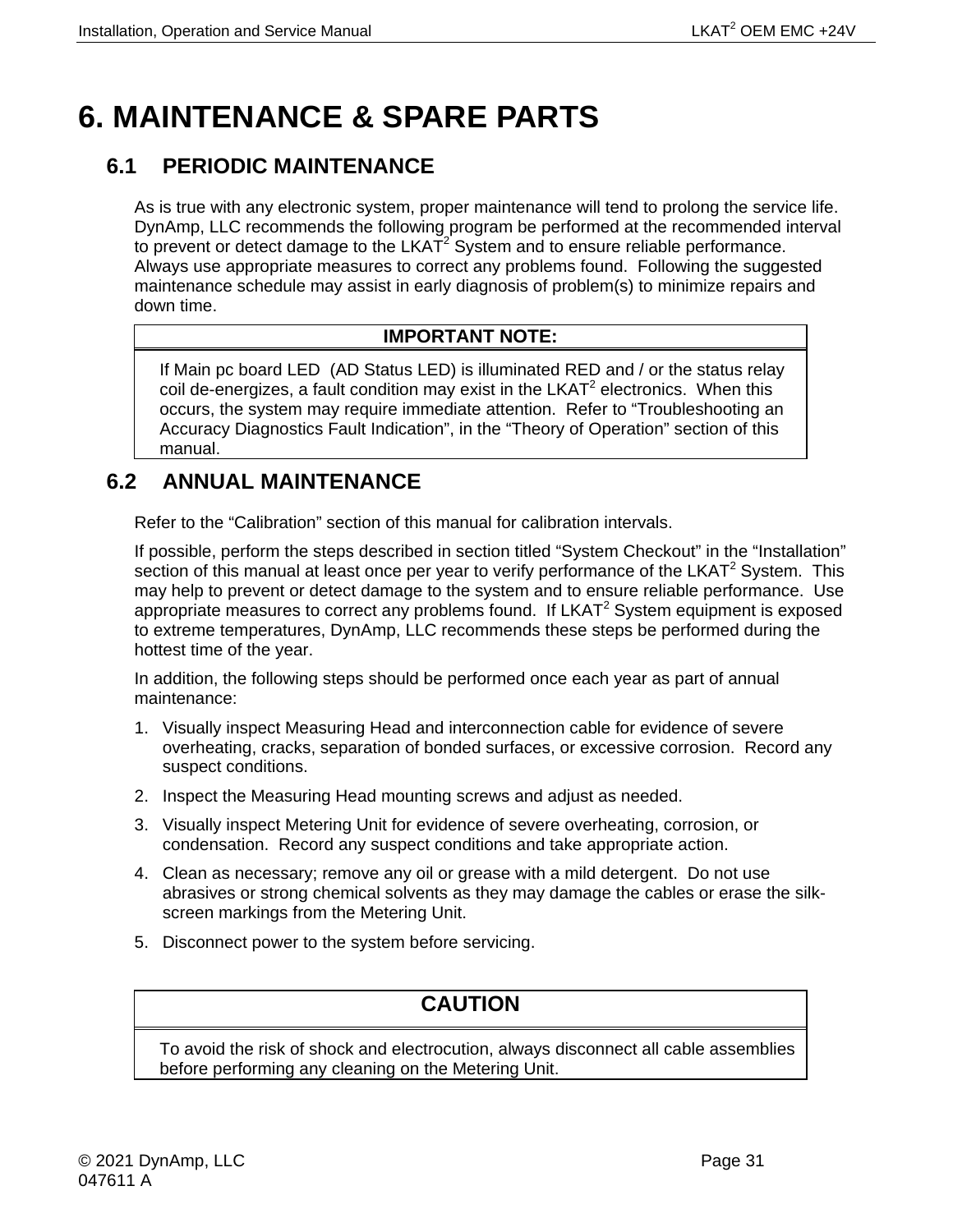# <span id="page-45-0"></span>**6.3 SPARE PARTS**

The following table lists the minimum recommended quantities for spare parts for the LKAT<sup>2</sup> System. As spares are used, replacements should be ordered. Since continuous operation of high-current measurement systems is often critical, stocking spare parts should be given high priority.

Some cable assemblies for the  $LKAT^2$  System include circular connectors. Others use solder cup connectors assembled with adhesive-lined shrink tubing covering the connector shell. If connector(s) are severed from the associated cable assembly, field installable replacement connectors may be purchased. These connectors may also be installed after routing Measuring Head interconnection cables in conduit. Over-molded replacement cable assemblies may be purchased for the power input and output cables. Measuring Head cable connector(s) must be replaced by field installable type(s), or with a new Measuring Head. Refer to Spare Parts List Table 6.1.

The LKAT<sup>2</sup> System Measuring Heads require special repair procedures and materials. However, the Measuring Heads are very reliable and should require little or no repair over its service life. Please refer to the nearest authorized DynAmp, LLC service center for information on repairs.

Disconnect power to the system before servicing.

<span id="page-45-1"></span>

| <b>DESCRIPTION</b>                                                             | <b>ITEM</b><br>NO. | <b>RECOMMENDED</b><br>QUANTITY |
|--------------------------------------------------------------------------------|--------------------|--------------------------------|
| Angle, LKAT <sup>2</sup> Mounting 100mm (for heads with<br>P dimension >90mm)  | 046039             | 8 (each)                       |
| Nut, Cap 1/4-20 PEEK (for heads with "P" dimension<br>$\leq$ =90 $\text{mm}$ ) | 047605             | 8 (each)                       |
| Strip, Neoprene 4"x1/8" (for heads with "P" dimension<br>$= 90$ mm $)$         | 047873             | $2$ (each)                     |
| Cable Tie, PP BLK Std 14.5" (for heads with "P"<br>dimension $\leq$ =90mm)     | 047844             | $12$ (each)                    |
| Screw, LKAT <sup>2</sup> mounting SHCS 1/4-20 X 3"                             | 046028             | 2 (each)                       |

#### **Table 6.1 Spare Parts List**

| <b>Spare System</b><br><b>Complete System</b><br>(Measuring Head & Metering Unit calibrated as<br>system) | $\star$ | TRD |
|-----------------------------------------------------------------------------------------------------------|---------|-----|
| <b>Metering Unit</b>                                                                                      | $**$    | TRD |
| <b>Measuring Head</b>                                                                                     | $**$    | TRD |

Item number same as original system

\*\* Contact DynAmp, LLC